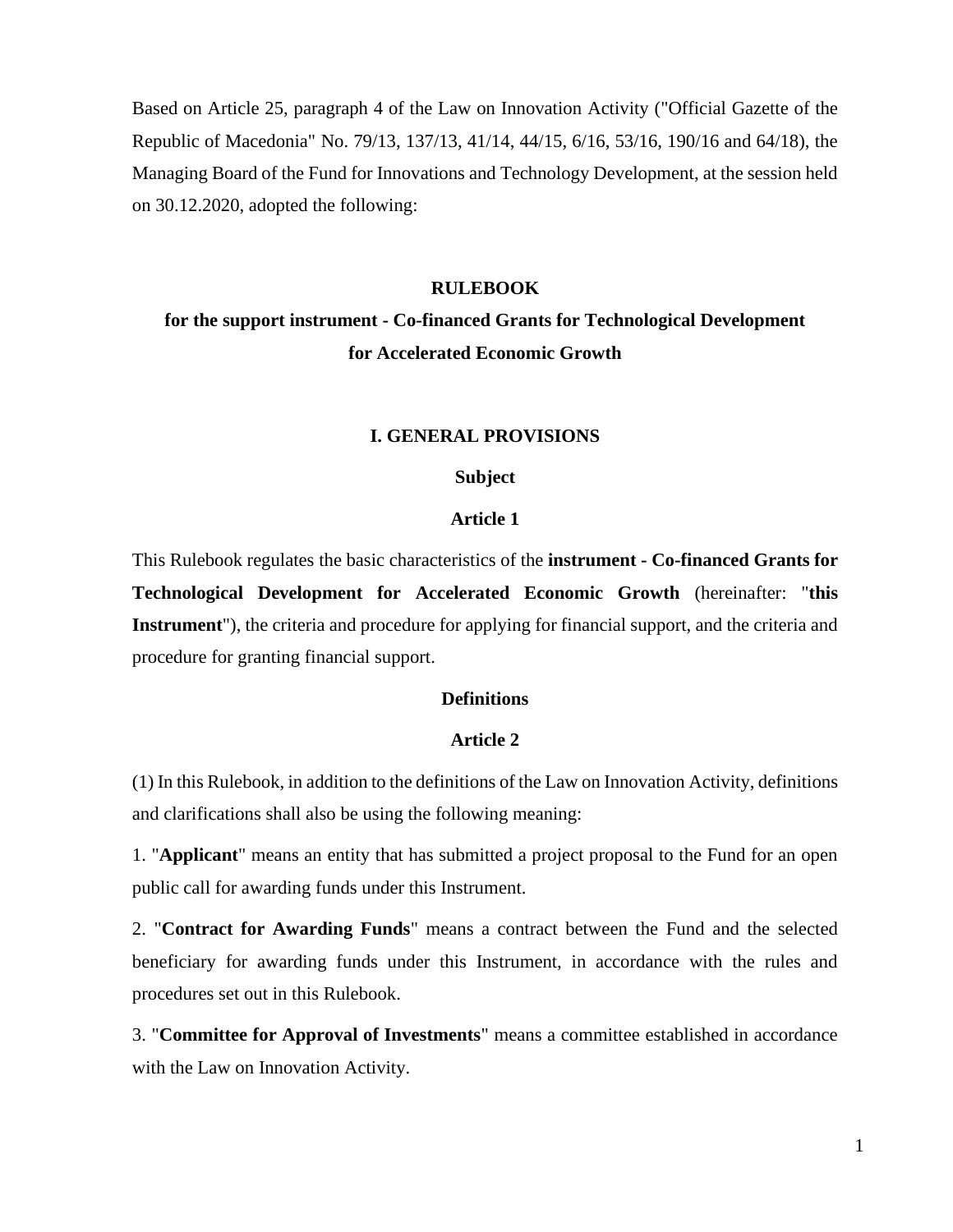4. "**Beneficiary**" means an Applicant who meets the eligibility criteria of this Rulebook and has signed with the Fund a Contract for Awarding Funds.

5. "**Rulebook**" means this Rulebook for the support instrument - Co-financed Grants for Technological Development for Accelerated Economic Growth of the Fund for Innovations and Technology Development adopted by the Managing Board of the Fund.

6. "**Project Proposal**" means a project submitted on an open public call for the awarding of funds under this Fund's Instrument in order to be financed through a co-financed grant in accordance with the criteria and procedure included in this Rulebook.

7. "**Experts**" are external experts hired by the Fund in accordance with the Rulebook on the Manner of Involvement and Work of Experts in the Work of the Fund in the evaluation and the giving of expert opinion in the pre-selection phase of the project proposals under this Instrument.

8. "**Project results**" means any tangible or intangible result of the project referred by the Contract for Awarding Funds, such as data, knowledge or information, whatever their form or nature, regardless of whether they can be protected or not, that are generated through project activities, as well as any rights to the same, including intellectual property rights.

9. "**Fund**" means the Fund for Innovations and Technology Development of the Republic of North Macedonia.

10. **"Pre-selection phase"** means evaluation phase conducted by the Experts, appointed by the Fund, who review the material, submit evaluation and expert opinion of the projects proposals, which correspond to the evaluation criteria *i.e.*, the purpose of the Instrument.

11. **"Selection phase"** means evaluation phase conducted by the Committee for Approval of Investments, which evaluates the project proposals that have passed the pre-selection phase and makes the final decision for financing under the Instruments of the Fund.

### **Purpose and Description of the Instrument**

# **Article 3**

(1) The purpose of this Instrument is to provide financial support for the technological development of enterprises and private healthcare institutions (hereinafter: "PHI"), for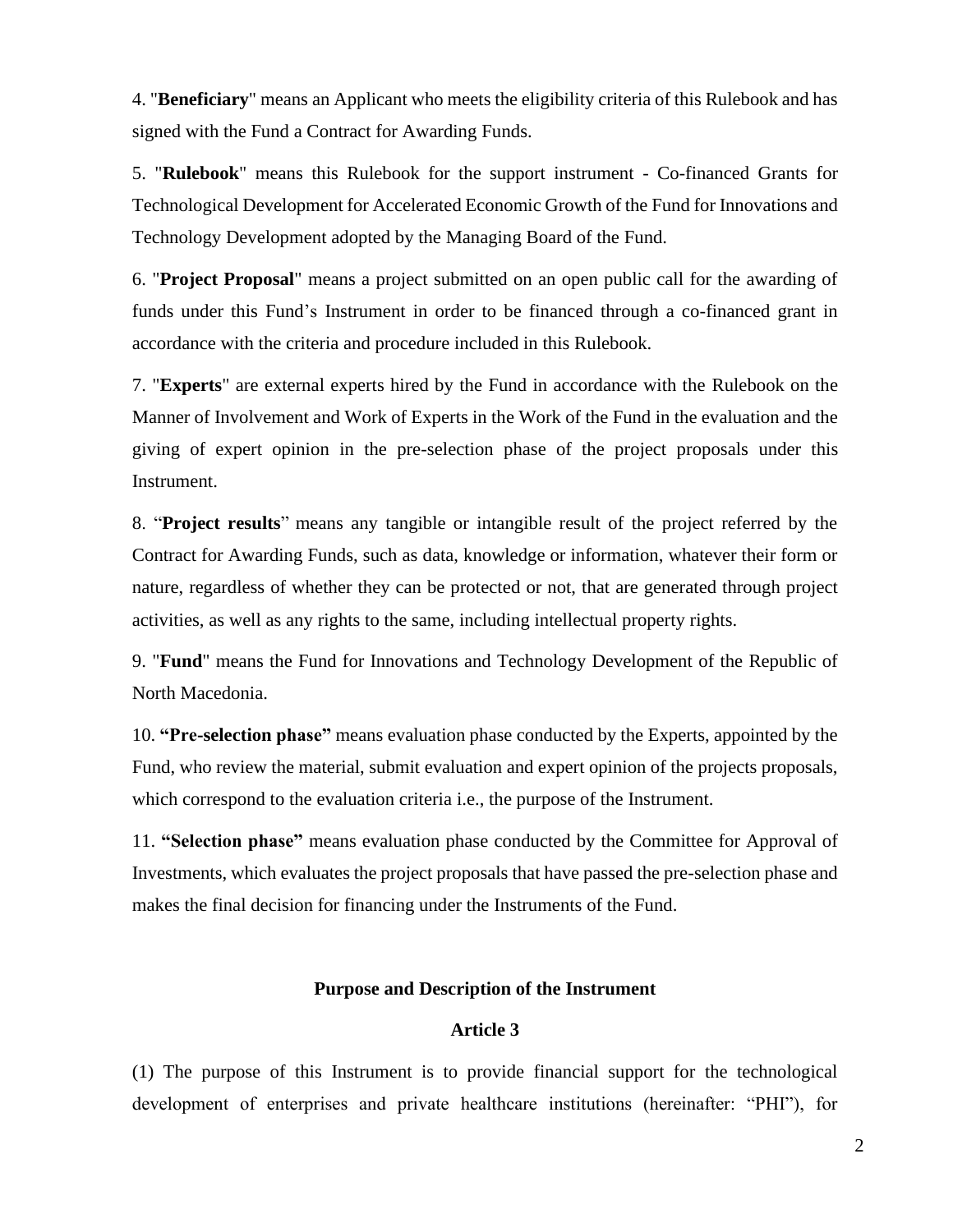accelerated economic growth aimed at overcoming the consequences of COVID-19, that meet the requirements of this Rulebook.

(2) The purpose of the support is for the companies to create conditions for overcoming the consequences of the economic crisis, to achieve accelerated growth, to increase the competitiveness on the international markets and the resistance to pandemic and climate crises, by introducing new, innovative, advanced, 'green' and digital technologies for their transformation. The application of new technologies should have a significant positive impact on improving the production and business processes of enterprises, at the same time creating added value for the employees and the society. This support encourages the transition of companies to new more environmentally friendly processes or digital business models, which include digitalization of sales and procurement channels, as well as management and employee's capacity building to apply the new technologies.

(3) The support is intended for enterprises and PHIs that have a clearly identified need for new technologies that will have a significant and measurable positive impact in one or more of the following aspects of their operations: increased productivity and efficiency, cost reduction and resource use, reducing the negative impact on the environment, better quality and new features of the products and services they offer in the market, to develop new sales channels, entry or expansion in new markets or to build a more stable and sustainable network of suppliers.

(4) This Instrument provides support for the following types of investment activities:

- procurement and introduction of new, innovative, advanced, 'green' and digital technologies for transformation of the production and business processes;
- development and introduction of new more ecological processes and standards for production and work;
- procurement and introduction of new digital solutions (software, tools, licenses, etc.) and development of digital business models, which may include digitalization of sales and procurement channels;
- management and employee's capacity building for application of the new technologies;
- improving the productivity and efficiency of the production and/or business processes;
- reduction of production and operating costs;
- improving the efficiency in the use of resources;
- activities to reduce the negative impact on the environment;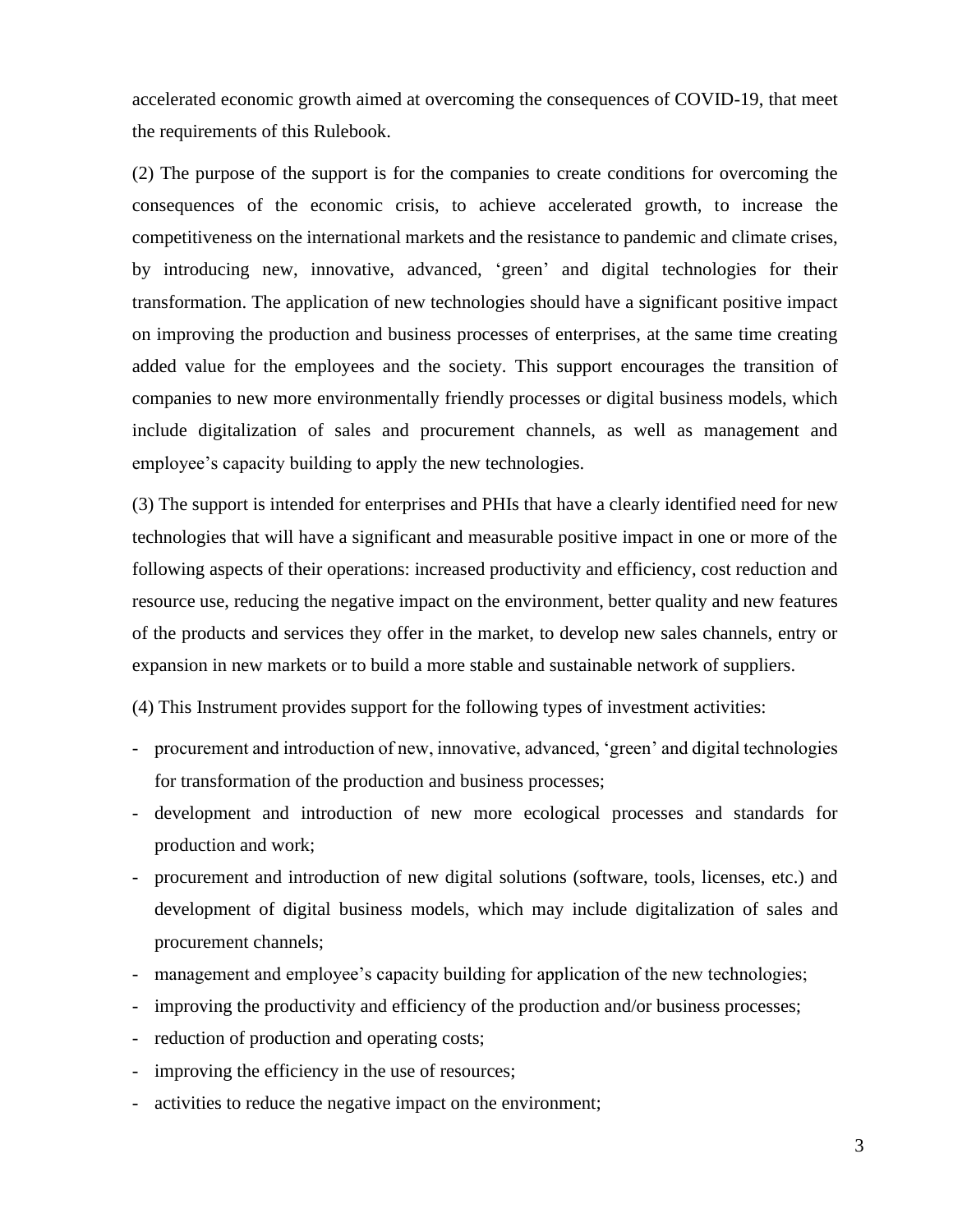- significant improvement of quality and addition of new or significantly improved characteristics of products and services as a result of changes in supply and demand related to the consequences of the COVID-19 crisis (including standardization and certification);
- developing new sales channels and activities for entering or expanding in new markets building a more stable and sustainable network of suppliers.

The list of activities is not limiting.

#### **General criteria for co-financing by the Fund under this Instrument**

#### **Article 4**

- (1) Under this Instrument, the Fund shall provide financial support as follows:
	- for enterprises and PHI whose average number of employees is up to 10 (ten) employees and whose annual income in the last two years is less than 50.000,00 (fifty thousand) EUR according to the financial statements for the last two fiscal years, financing up to 70% of the total budget of the project, but not more than 2.500.000,00 (two million and five hundred thousand) Denars,
	- for enterprises and PHI whose average number of employees is from 10 to 50 employees and whose annual income in the last two years is greater than 50.000,00 (fifty thousand) EUR and less than 2.000.000,00 (two million) EUR, financing up to 70% of the total budget of the project, but not more than 5.000.000,00 (five million) Denars,
	- for enterprises and PHI whose average number of employees is from 50 to 250 employees and whose annual income in the last two years is greater than 2.000.000,00 (two million) EUR and less than 10.000.000,00 (ten million) EUR, financing up to 60% of the total budget of the project, but not more than 10.000.000,00 (ten million) Denars.

The amount of realized annual income and average number of employees is determined in accordance with the financial statements for the last two calendar years, in accordance with Article 10 paragraph 1 point 5 of the Rulebook and the provisions of the Public call.

The maximum income limits according to which the amount of financial support is determined are expressed in EUR and are calculated according to the average exchange rate of the NBRNM for EUR from the day of announcing the call.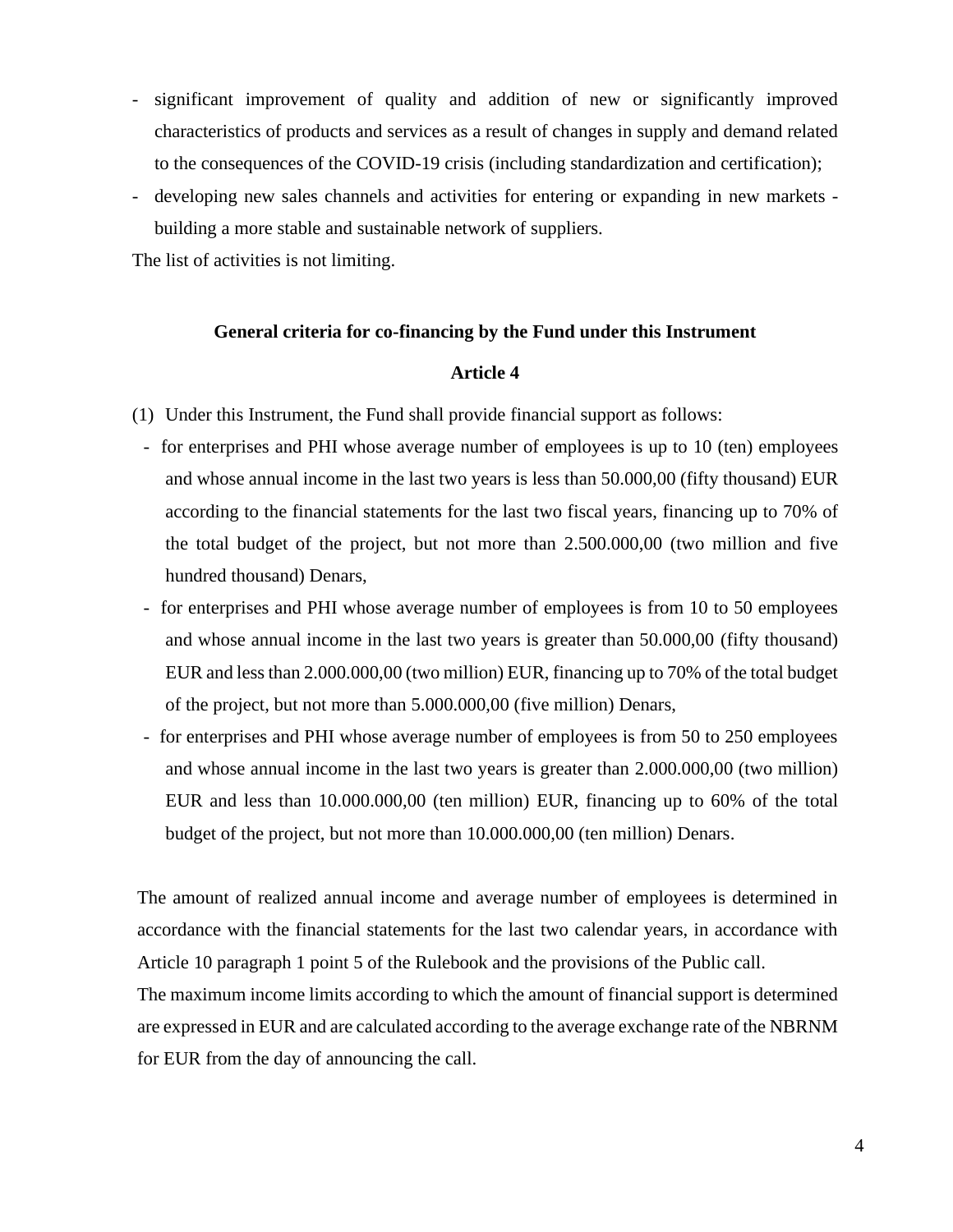(2) In case the Applicant does not meet the values of both indicators (number of employees and amount of annual income) cumulatively, as a basis for determining the maximum amount of financial support shall be considered the indicator according to which the Applicant can request a larger amount of financial support.

For example: if the applicant has 2 employees and an annual income in the last two years of 1.000.000,00 (one million) EUR, the applicant is eligible to apply for a maximum amount of support up to 5.000.000,00 (five million) Denars or funding up to a maximum of 70% of the total project budget.

(3) An individual applicant may conclude a collaboration agreement (sub - contracting for services) for research and development with local or foreign institutions of higher education and / or scientific research or any another enterprise and/or PHI.

(4) In the case of a project proposal submitted by an individual applicant, that includes a collaboration agreement for research and development, the rights and obligations of the applicant and the higher education and / or scientific and research institution should be regulated by the collaboration agreement.

(5) If one or more natural persons and/or legal entities within the public call appear in the ownership structure of more than one applicant, and in case such applicants are selected for funding, the total amount of financial support to such applicants together may not exceed the restrictions provided for in paragraph (1) of this Article, which apply to one applicant.

(6) Eligible for financing through this Instrument are project proposals from all sectors, except for:

- production, trade or service activities that are not in accordance with laws;
- production and trade with tobacco, distilled alcoholic beverages and related products (beverages containing alcohol but not exclusively obtained by distillation, but naturally distilled alcohol (obtained from different but natural origin) may also be used for their production by the administration of various plant or other products, or by maceration, coupage (blending), flavoring, dyeing, aging, etc. creating different alcoholic beverages in which ethyl alcohol content is usually higher than 15%, and which may include different types of liqueurs, cocktails, etc.;
- production and trade with weapons and ammunition of any kind;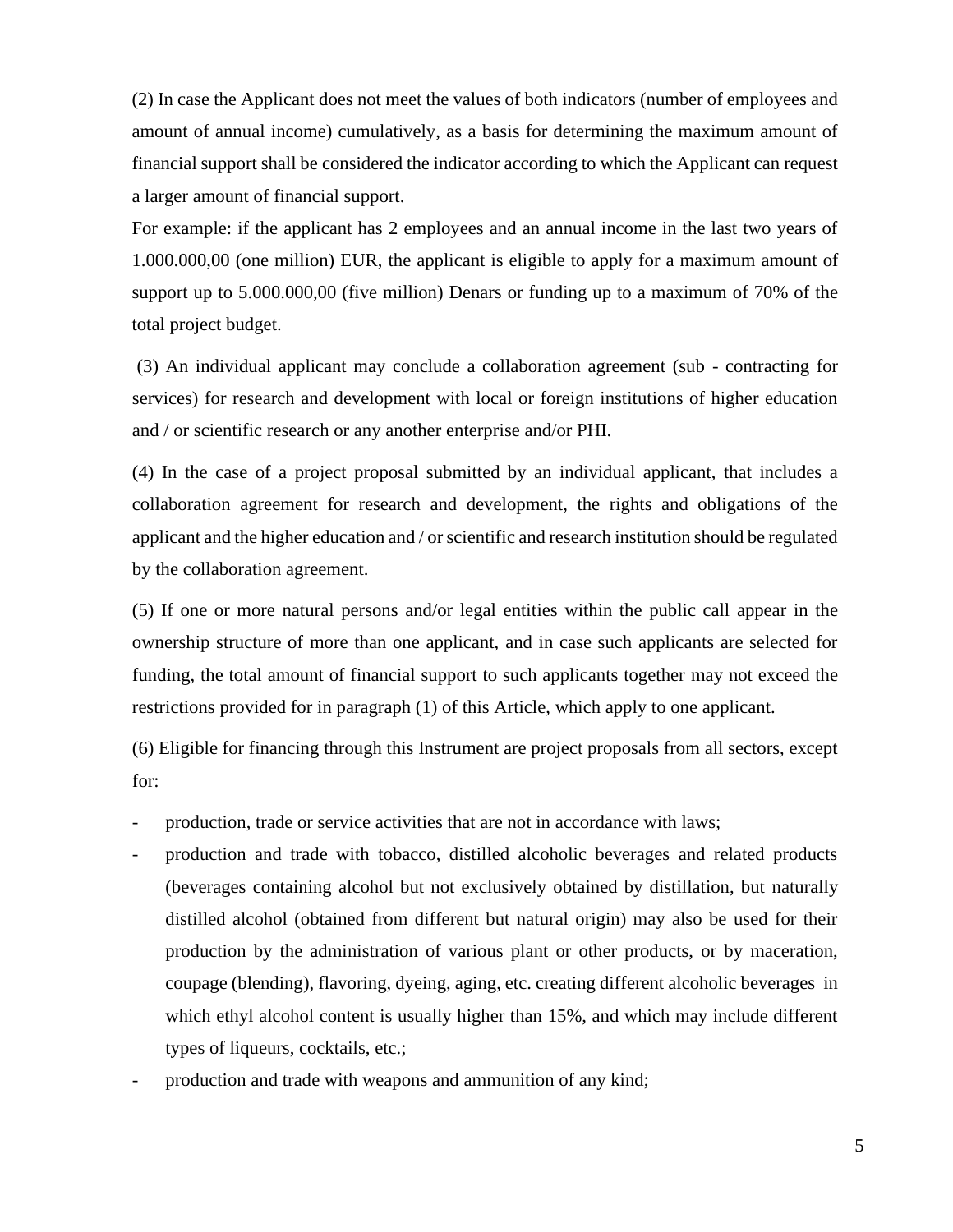- casinos and other legal entities for organizing games of chance and other entertainment games;
- research, development or technical requirements relating to electronic data, programs or solutions that relate to:
	- a) support to any activity that is included in the above-mentioned sectors from line 2, 3 and 4 of this Article;
	- b) online gambling and online casinos and/or

c) pornography;

natural-scientific research, development or technical applications relating to human cloning for research or for therapeutic purposes; and / or for genetically modified organisms (GMOs).

#### **General criteria for the applicant's co-financing related to this Instrument**

#### **Article 5**

(1) If the Fund decides to support the Applicant's project proposal under this Instrument, the Applicant is obliged to provide his own co-financing of at least 30% i.e. 40% of the total project budget, subject to the conditions provided for in Article 4, paragraph 1 of this Rulebook.

(2) Funds received from the Fund on any other grounds, as well as funds received on the basis of any other state aid, shall not be considered eligible funds for co-financing by the Applicant.

#### **Duration of the project**

#### **Article 6**

(1) The duration of the project for which funds are awarded under this instrument can be up to 18 (eighteen) months.

(2) Based on justified circumstances, the Beneficiary can request extension of the duration of the project by submitting an elaborated written request stating the reasons for extension. The request shall be submitted before the expiration of the duration of the project.

(3) On the basis of the submitted request from paragraph (2), the Fund may approve the extension of the implementation of the project for up to 6 (six) months.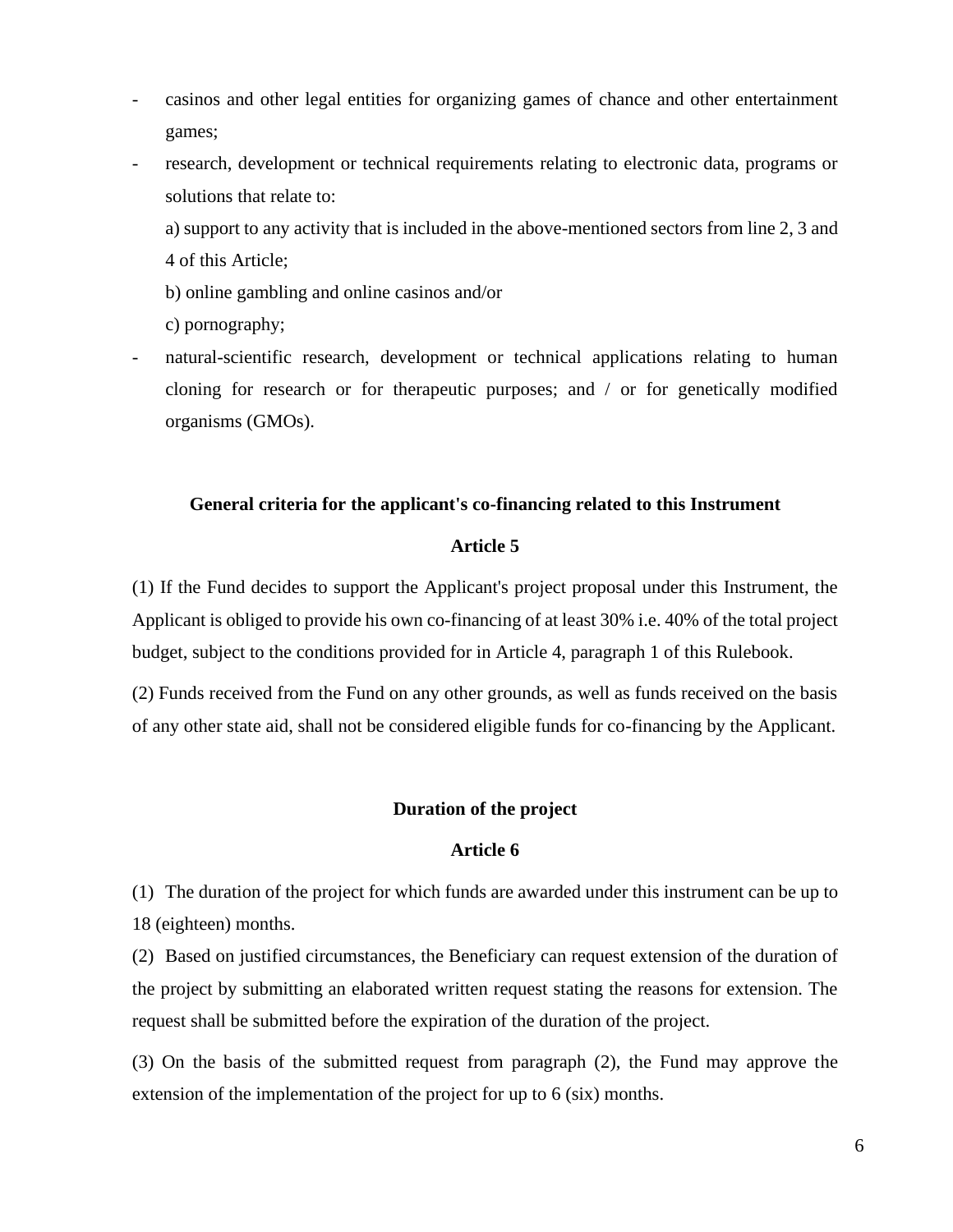(4) The extension of the implementation of the project longer than the period from paragraph (3) of this Article can be approved only with a decision adopted by the Committee for Approval of Investments under justified circumstances, for additional 9 (nine) months at most.

(5) In case the Fund, i.e. the Committee, adopts a decision for the extension of the duration of the project, the extension of the duration shall begin from the day of adopting the decision for extension. During the period from the expiration of the duration of the project until the day of adopting the decision for extension by the Fund, i.e. the Committee, any costs and activities by the Beneficiary shall not be recognized and the Beneficiary shall be obliged either to refrain from incurring any other costs and undertaking any other activities or to choose to bear such costs.

(6) In case of extension of the duration of the implementation of the project, the amount of the granted financial support by the Fund may not be increased.

# **Eligibility Criteria for the Applicant**

#### **Article 7**

The eligibility criteria to be fulfilled by an individual applicant are:

- 1) to be a trade company established in accordance with the Law on Trade Companies and registered in the Central Registry of the Republic of North Macedonia or to be a private healthcare institution (PHI) founded in accordance with the Law on Institutions and the Law on Healthcare Protection registered in the Central Registry of the Republic of North Macedonia;
- 2) not affiliated (in accordance with the Law on Trade Companies) with another enterprise and/or PHI whose total annual revenues exceed 10.000.000,00 (ten million) EUR and the average number of employees does not exceed 250 in the last two fiscal years, in accordance with Article 10 paragraph 1 point 5 of the Rulebook and the provisions of the Public Call, except in the case of affiliation with a higher education or a scientific and research institution;
- 3) to have no bankruptcy procedure or liquidation procedure initiated against it;
- 4) to have paid all matured due liabilities arising from public duties and contributions;
- 5) to have no enforcement procedures for collection of due monetary claims initiated against it;
- 6) applicants with over 3 (three) years of existence from the moment of applying not to have generated loss in accordance with the financial statements for the last two calendar years, in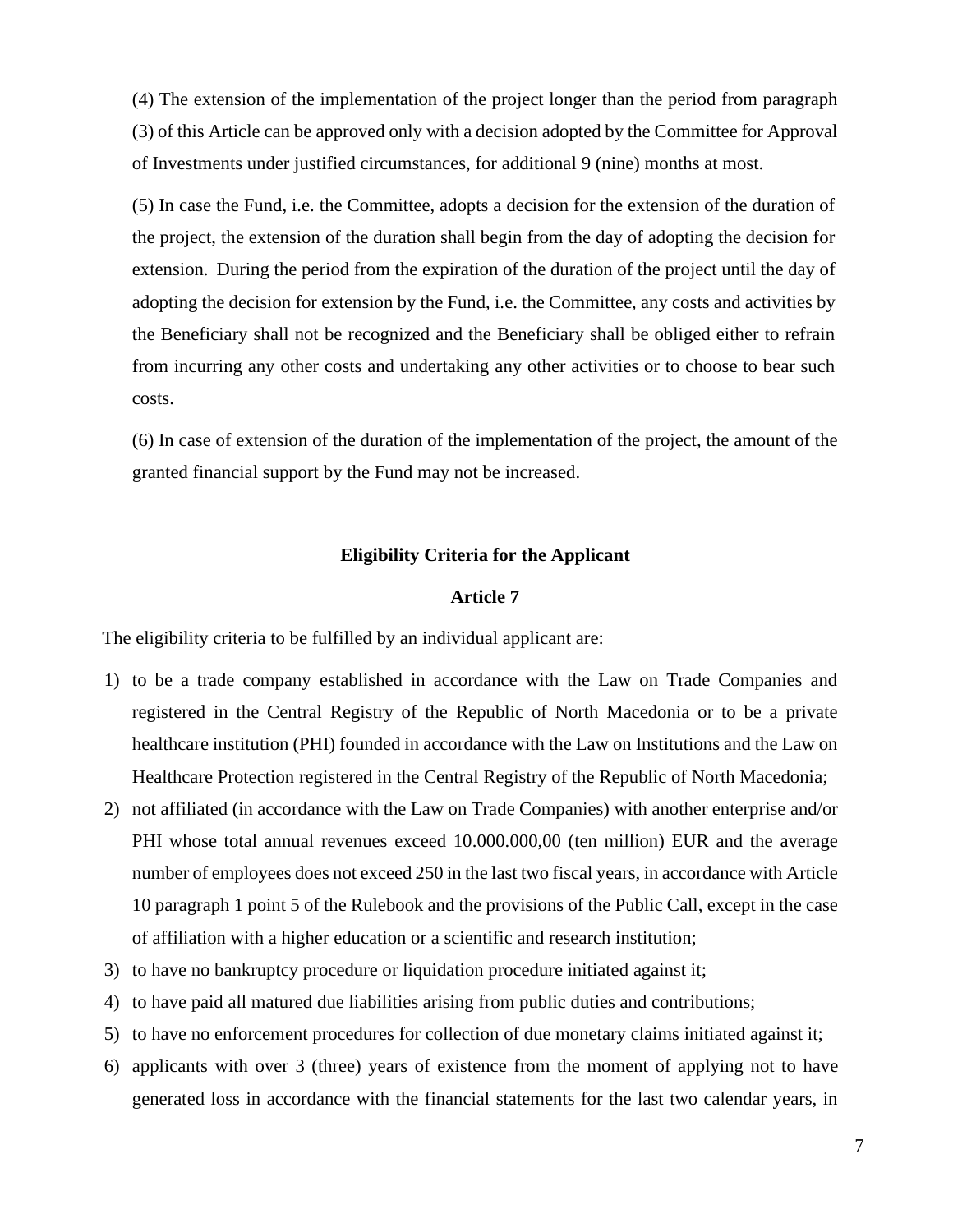accordance with Article 10 paragraph 1 point 5 of the Rulebook and the provisions of the Public Call;

- 7) to have no overdue and outstanding liabilities with a delay of over 90 days to financial institutions as of the end of February 2020, i.e. before the crisis caused by COVID-19, issued by the Macedonian Credit Bureau;
- 8) to meet the requirements of the Law on State Aid Control and the Regulation and for the same purpose/measure not to receive state aid from two different sources, because such aid is not allowed.

#### **Eligible costs for financing**

#### **Article 8**

(1) The following costs will be eligible for financing through this Instrument:

- gross salaries for the employees of the Applicant who will be engaged in the project; The amount of gross salaries of the employees engaged in the project should correspond to the established practices of the Beneficiary before the start of the project, reduced for the amount of potential state subsidy received on the basis of salary;
- technical assistance costs (expertise), costs for contracting services for research and development, digitalization (e.g. testing, laboratory services, etc.);
- costs for procurement, rental and / or development of equipment, software, tools for information technology and raw materials and consumables, directly related to the realization of the project and digitalization of the processes;
- costs related to the implementation of the plan for technological development of the Applicant; and
- other operational costs directly related to the realization of the project, except those that are not eligible for financing through this Instrument.

(2) Only the costs incurred during the project duration, in accordance with the approved project budget and realized till the end of the project duration, are eligible for financing.

(3) When allocating the budget by quarters, the Applicant should take care of the balance in the distribution, i.e. the amount for each separate quarter should not differ from the other quarters by more than 30 (thirty) %.

(4) Costs that are not eligible for financing under this Instrument are: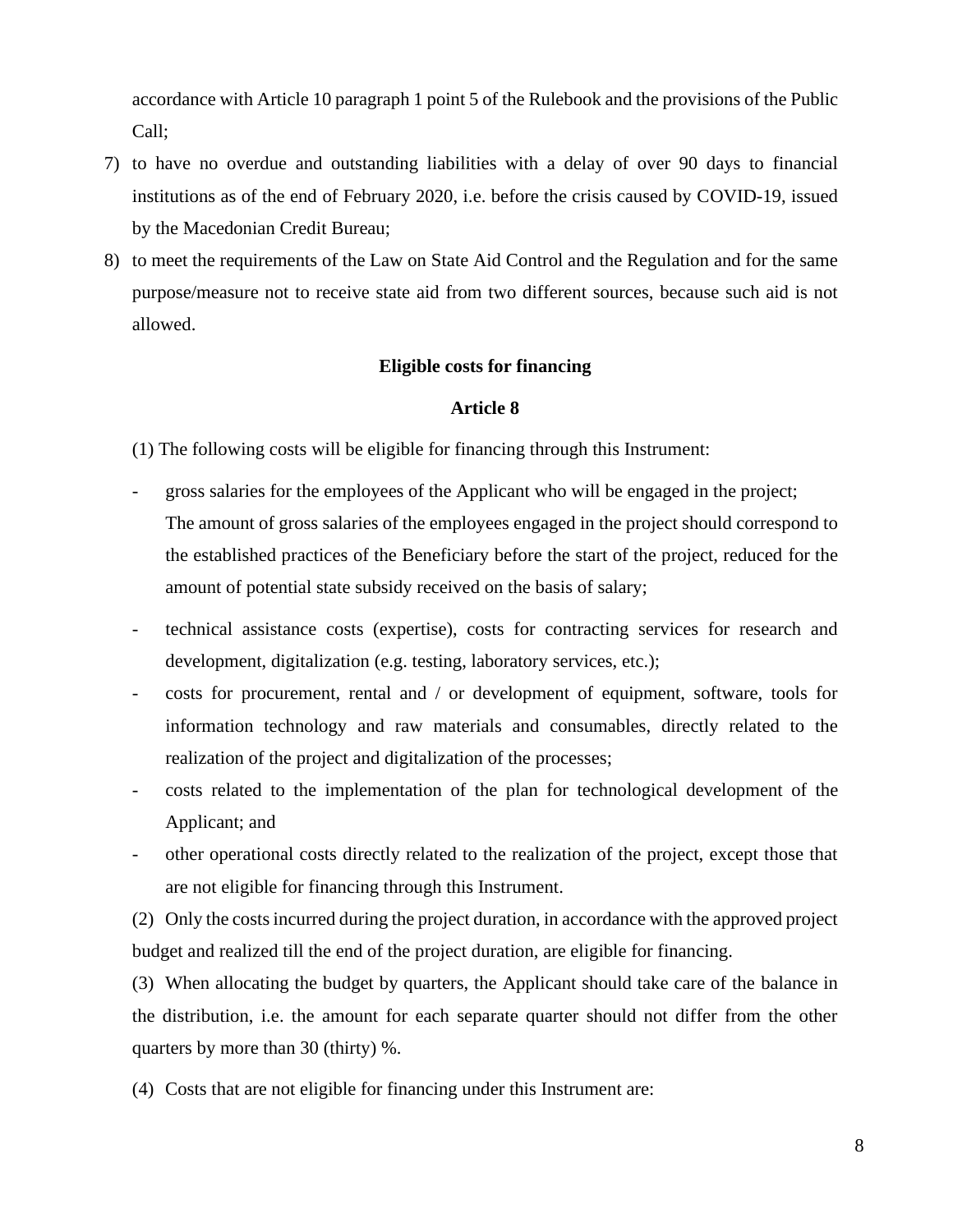- salary allowances;
- costs for the procurement of goods, services and works of domestic public enterprises;
- costs for interest or debt to any party;
- expenses and provisions for past and probable future losses or debts;
- losses realized as a result of foreign currency exchanges, and penalties;
- expenses for food and hospitality;
- expenses for staff recruitment (costs for publishing an advertisement, fees for employment agencies, costs related to selection of candidates, etc.) and resettlement expenses;
- cash withdrawals from the special purpose project account;
- costs for consulting services provided by the owner(s) of the Applicant;
- costs for consulting services provided by persons employed by the Applicant;
- rental of business premises by a lessee who participates in the activities of the project or is an Affiliate of the Beneficiary;
- costs for realization of activities previously financed by other sources;
- purchase of second-hand equipment; and
- value added tax (VAT) for procurements referred to in paragraph (1) of this Article.
- (5) The list of costs referred to in paragraph (4) of this Article shall not be exhaustive.

#### **II. APPLICATION PROCESS**

#### **Public call**

#### **Article 9**

(1) The funds under this Instrument shall be awarded on a competitive basis upon a public call.

(2) The Fund publishes a public call through a regular procedure and a public call through a shortened procedure.

(3) The public call shall be published in at least two public media outlets and on the website of the Fund.

(4) The deadline for submitting the project proposals shall be up to 60 (sixty) days from the publication of the public call by the Fund and it may be extended due to justified circumstances.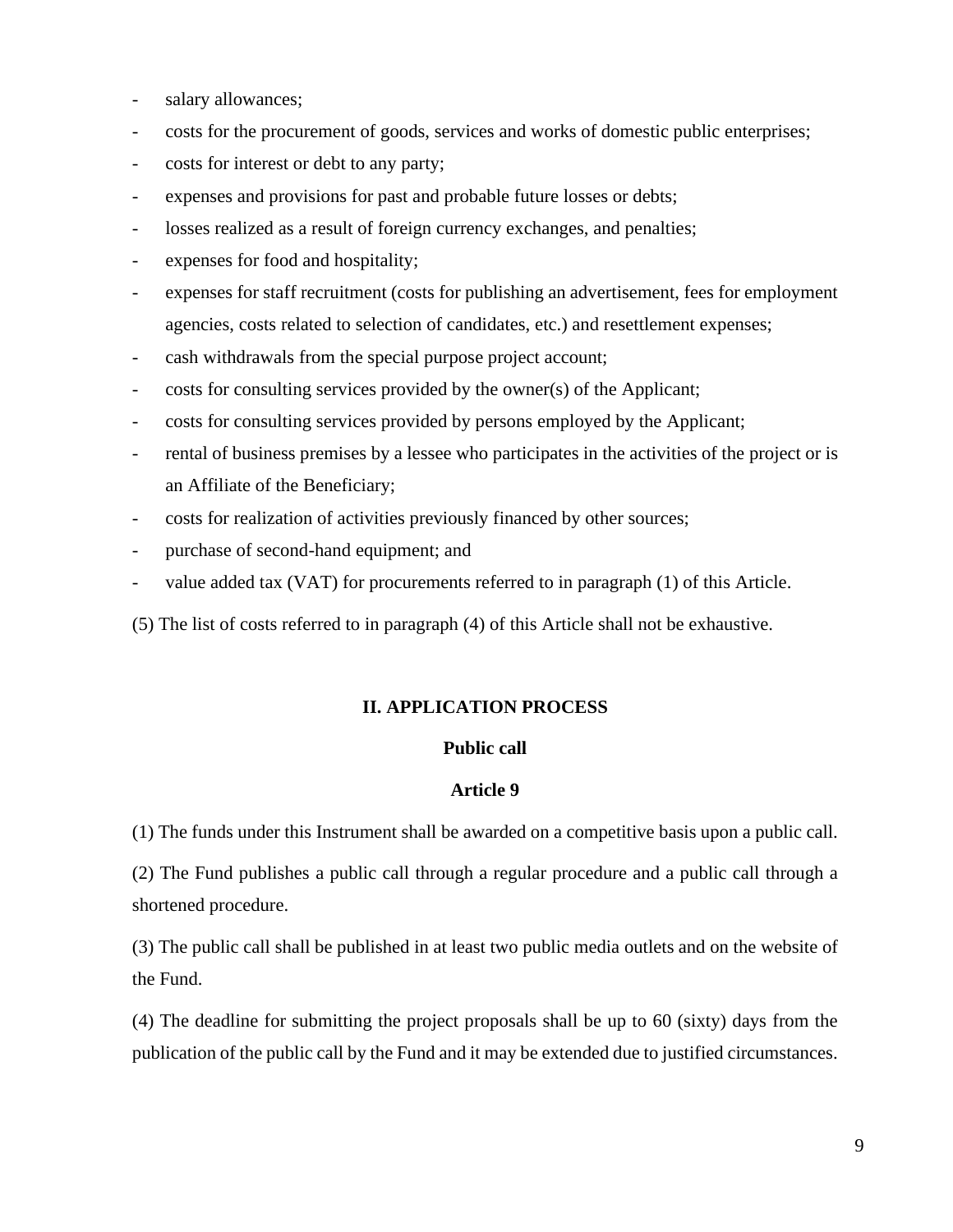(5) The total budget of each public call is determined by the Fund in accordance with the Annual Work Program of the Fund and / or the Medium-Term Program of the Fund.

# **Content of the Public Call**

# **Article 10**

(1) The public call must contain the following information:

- data for the body that publishes the call;
- date of publication of the public call;
- the manner of submitting the project proposal and the accompanying documentation;
- deadline for submitting the project proposal;
- a brief description of the Instrument, including the eligibility criteria of the Applicant, and the years that are considered relevant in determining the indicators of annual income, average number of employees and loss of enterprises/PHIs;
- the activities and costs that are eligible for funding;
- the total budget for the call;
- contact information; and
- other elements necessary for the realization of the public call.

(2) All the data stated above should be contained in the full public call published on the website of the Fund. An abbreviated version will be prepared for the public call published in public media.

# **Application in a regular procedure**

# **Article 11**

(1) When applying for financing in a regular procedure under this Instrument of the Fund, the following documents must be submitted:

1. Project documentation (containing the forms for the project proposal, available on the website of the Fund) properly signed and stamped by the authorized representative of the Applicant) containing:

- duly filled out project application form;
- duly filled out project budget form;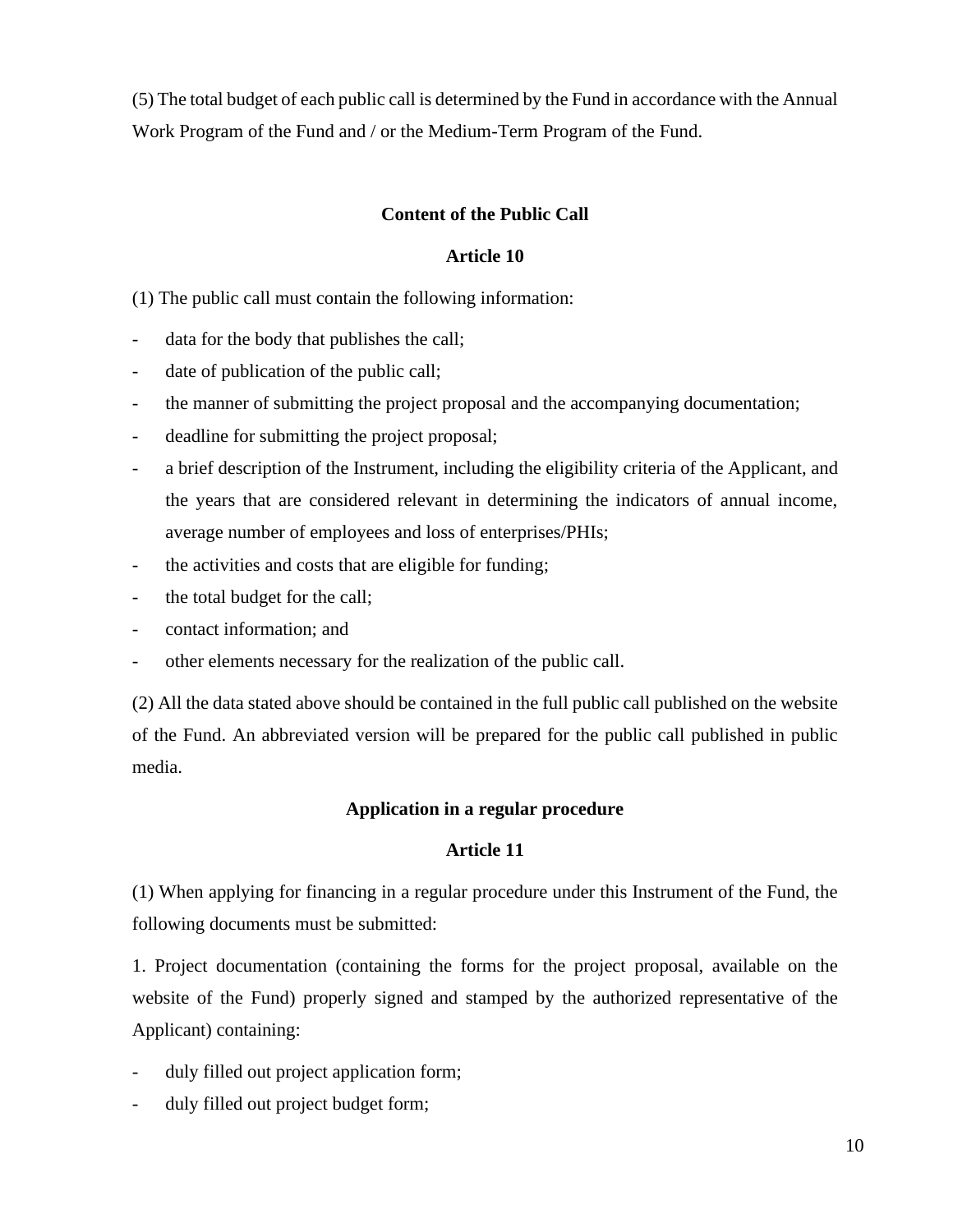- statement by the Applicant for acceptance of the Fund's terms;
- notarized statement of ownership founding structure of the Applicant; and
- short CVs of the main persons part of the project team engaged in the project (maximum for 5 (five) people).

(2) The project application, the project budget and the CVs should be submitted in Macedonian and in English.

(3) The remaining documents related to the Applicant should be submitted in Macedonian only.

(4) The project documentation shall be compulsorily submitted using the forms prepared by the Fund.

(5) In case the project is based on already existing intellectual property rights, the Applicant is obliged, together with the project documentation, to submit proof of the right to use intellectual property in the form of licensing agreement, non-monetary contribution or other type of contract which confirms that the Applicant is entitled to use the intellectual property on which the results of the project are based.

(6) The Applicant may not consciously or deliberately infringe upon the intellectual property rights of any third party.

(7) All intellectual property rights and "know-how" that will be created during the implementation of the project and / or as a result of the implementation of the project belong to the Beneficiary and, if applicable, the Beneficiary should protect the intellectual property rights.

(8) Notwithstanding paragraph (7) of this Article, in the case of a project proposal that includes a cooperation agreement with a higher education and / or scientific research institution, the intellectual property rights related to the project should be clearly regulated in the cooperation agreement.

(9) The Fund shall not be responsible for disputes relating to intellectual property rights between the Applicant / the Beneficiary of Financial Support and third parties.

(10) Any project proposal submitted to a public call for awarding funds to the Fund must be in accordance with the applicable regulations for protection of the environment and reduction of pollution in the Republic of North Macedonia.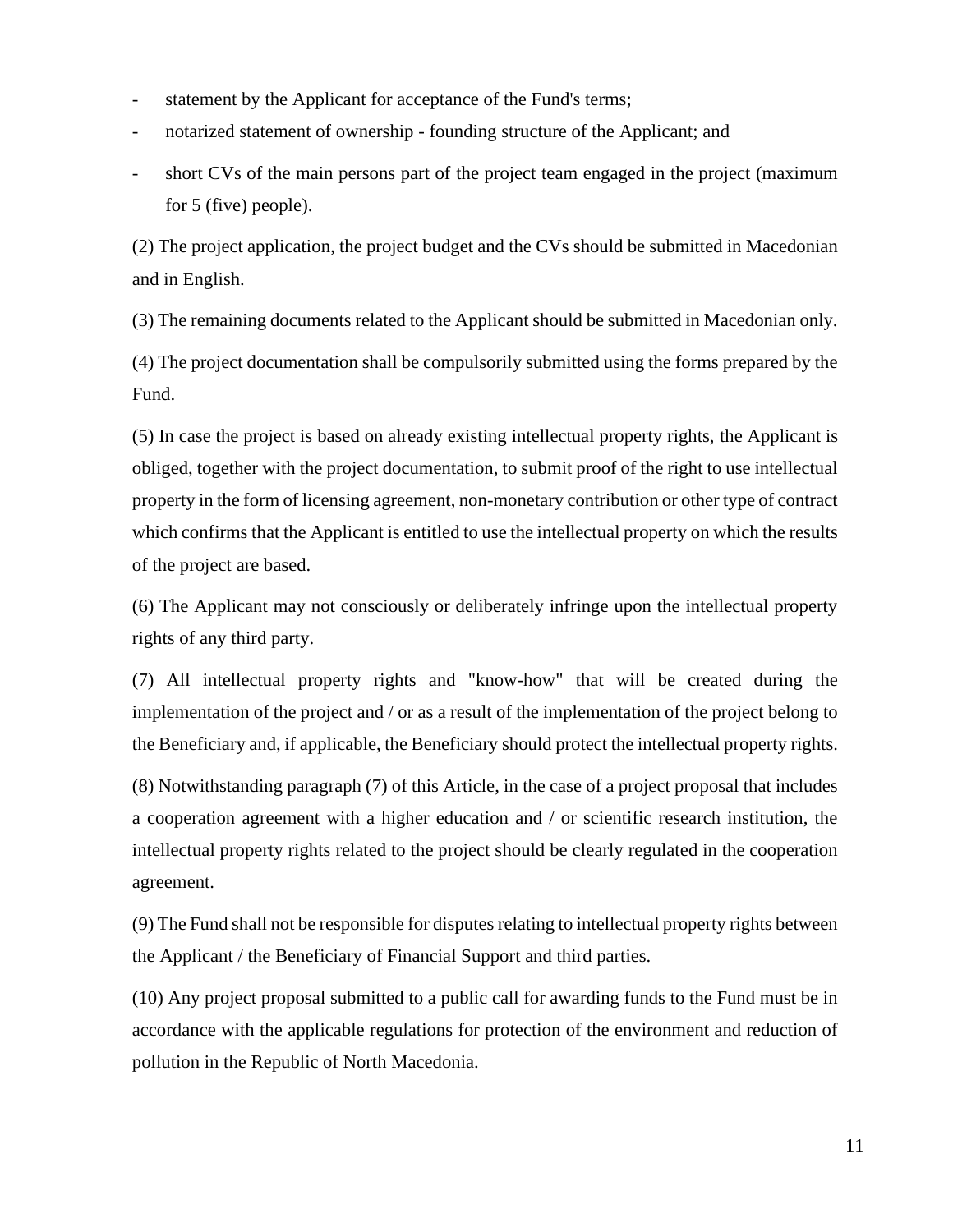(11) The Fund reserves the right, if necessary, to request additional documentation from the Applicant.

# **Applying in a shortened procedure**

# **Article 12**

(1) Applicants whose project proposals were not approved by the Committee, but have passed the pre-selection phase, in the previous 12 months from the moment of publishing the call, have the right to apply for obtaining funds from the Fund on a public call in a shortened procedure.

(2) Applicants referred to in paragraph 1, when applying for obtaining funds in a shortened procedure through this instrument by the Fund, should submit the following documents:

- project application;
- project budget;
- CVs (maximum of 5 persons) for team members;
- a statement that there is no change in the mandatory documentation submitted on the previous call to which they have applied, and that they fulfil the eligibility requirements of the call to which they are applying.

(3) The documentation submitted by Applicants pursuant to this Article should also meet the conditions in Article 11, paragraph  $(2)$ ,  $(3)$ ,  $(4)$ ,  $(5)$ ,  $(6)$ ,  $(7)$ ,  $(8)$ ,  $(9)$ ,  $(10)$  and  $(11)$  of this Rulebook.

(4) Project proposals submitted in a shortened procedure shall not go through the administrative verification and pre-selection phase, but will be reviewed and evaluated by the Committee in the selection phase, and considered in the administrative review phase in terms of meeting eligibility requirements.

(5) When submitting project proposals, the Fund submits the project application to the Committee, together with the project budget and CVs of the team members, history or information about the Applicant i.e. the Beneficiary, as well as additional documentation of influence for making a final decision.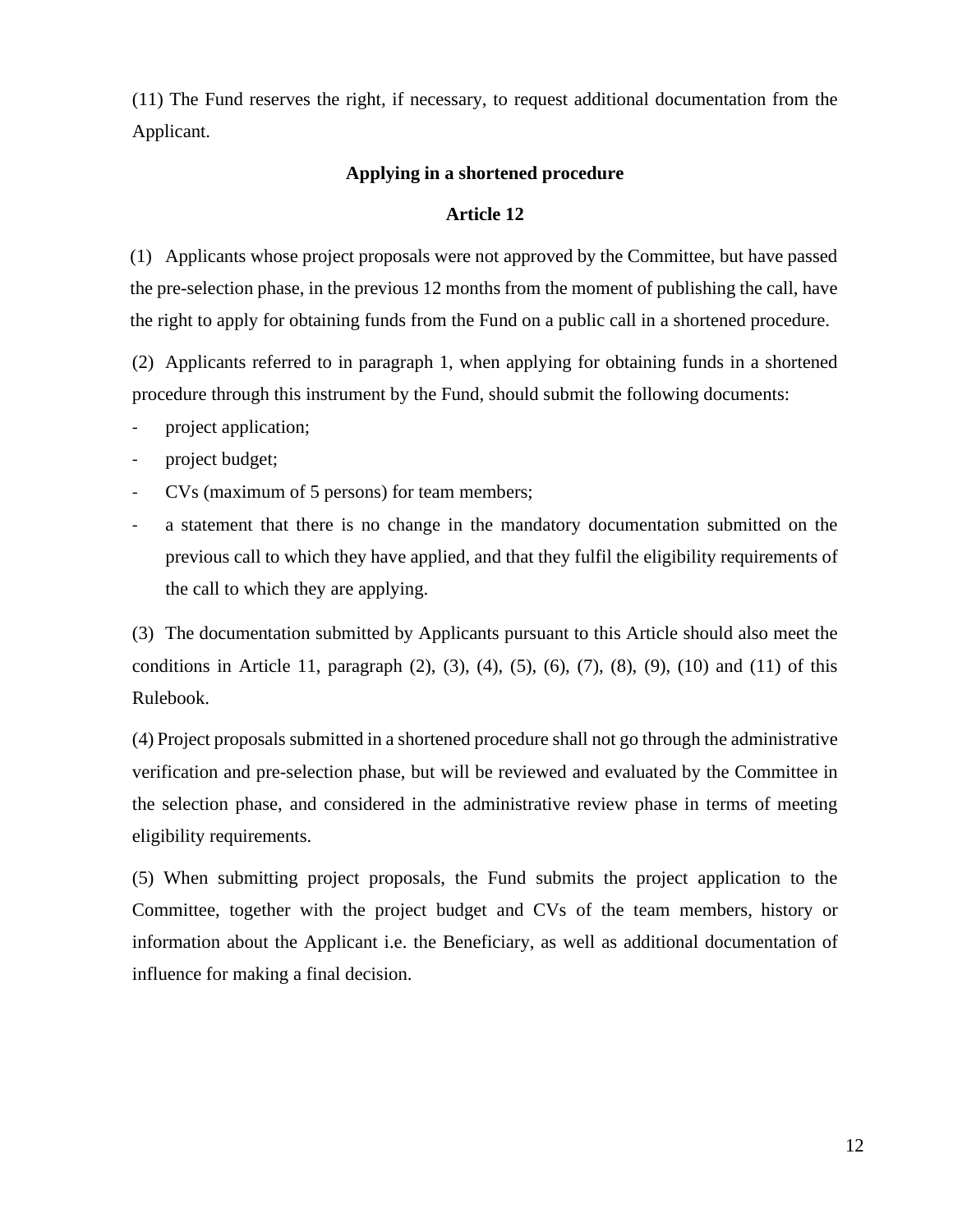# **Additional Documentation**

# **Article 13**

(1) In the event that the Applicant is selected for funding under this Instrument, prior to making a final decision for financing and / or prior to signing the Contract for Awarding Funds, the Applicant shall also submit to the Fund:

- contracts with third parties of significance for the implementation of the project (including employment contracts);
- statement on previously received state aid;
- Notification issued by the Central Registry of the Republic of North Macedonia whether the applicant and its founder/s are founders in other legal entities in the Republic of North Macedonia;
- Certification/ Notification stating that the applicant have no overdue and outstanding liabilities with a delay of over 90 days to financial institutions as of the end of February 2020, i.e. before the crisis caused by COVID-19, issued by the Macedonian Credit Bureau;
- information about the opening of a special purpose bank account for the project, and
- additional documentation proving the fulfillment of the conditions for eligibility of the applicant.

(2) The applicant must provide the additional documents within 5 working days from the day of receiving the notification from the Fund.

(3) The Fund reserves the right, if necessary, to request other documents from the Applicant, who is required to submit them promptly upon request, or, if possible, the Fund may provide such documentation itself, hence in such case, accordingly to the submitted additional documentation, the Fund may return the entire project to the Committee for its re-examination and decision-making.

#### **III. EVALUATION**

# **Criteria for Evaluation of Project Proposals**

#### **Article 14**

- (1) The main criteria for evaluating projects and granting funds through this Instrument are:
- technological progress and level of digitalization;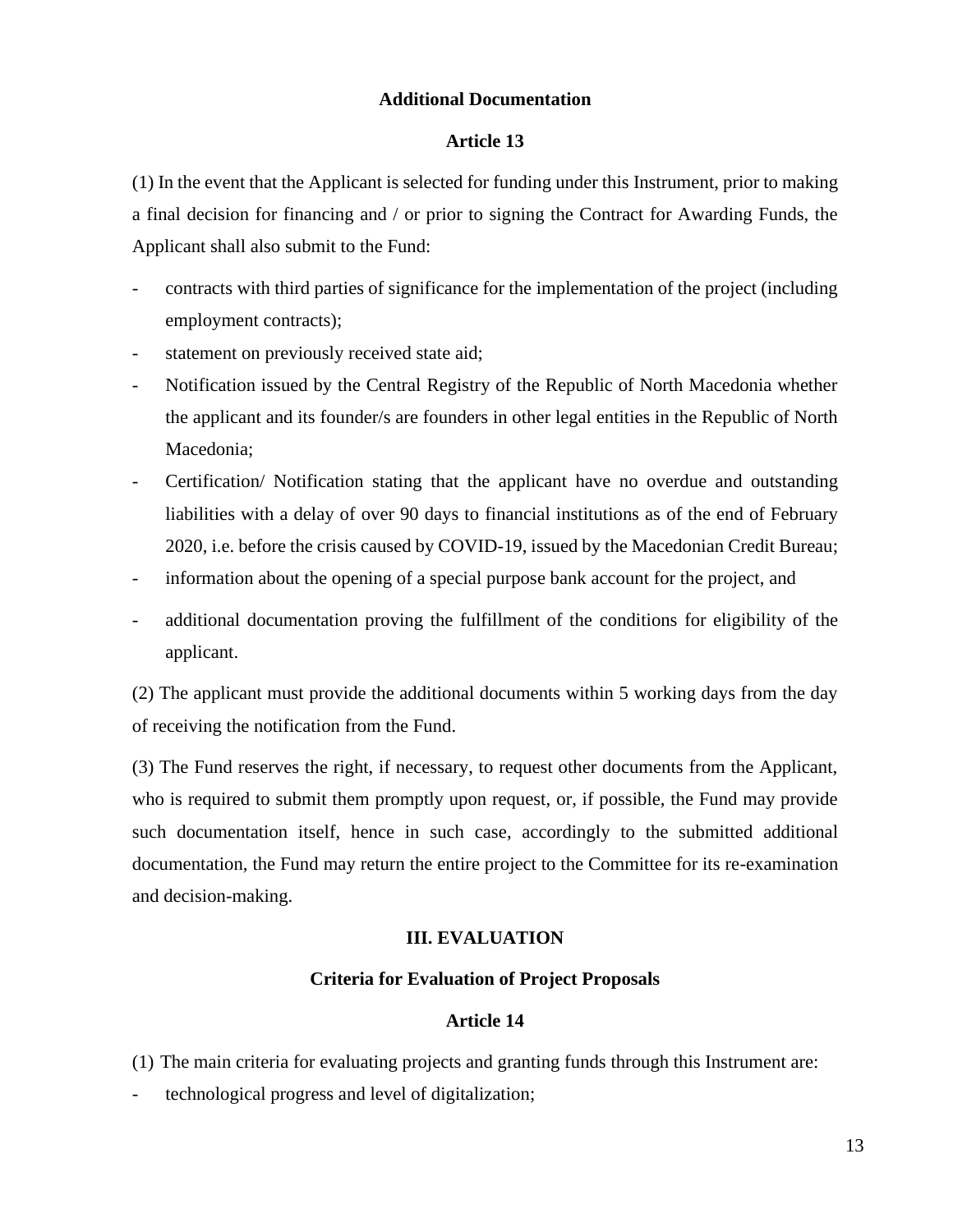- project quality;

- project team capacity;

impact.

(2) The main criteria and sub-criteria for project evaluation are given in the Evaluation Table form.

# **Article 15**

(1) All project proposals that are submitted on time, the Fund sends to experts in order to implement the pre-selection phase.

(2) After receiving the documentation, the Fund determines whether the Statements referred to in Article 11 and / or Article 12 of the Rulebook are duly signed and printed and if not, a notification is submitted to the applicant for their correction within 2 working days from the notification.

(3) If the Statements from paragraph 2 of this Article of the Rulebook are not properly corrected, i.e. are not completed within the deadline from paragraph 2 of this Article, the application(s) shall not be reviewed by the experts and / or by the Committee. In case of welljustified reasons, due to which the applicant can not make the required corrections or complete the Statements within the given deadline, he/she should immediately inform the Fund and justify the same.

(4) For all project proposals the Fund prepares a table, which contains the following data:

- name of the Applicant;
- ownership structure of the Applicant; and
- authorized person (manager / director) of the Applicant.

(5) The Commission shall submit the table referred to in paragraph (4) of this Article to the employees of the Fund, the Director of the Fund, the members of the Managing Board of the Fund, the Evaluation Experts and the members of the Committee for Approval of Investments in order to determine any potential conflicts of interest in accordance with the Law on Prevention of Corruption and Conflict of Interest.

(6) The table referred to in paragraph (4) of this Article is also submitted to other persons directly involved in the process, in order to determine a potential conflict of interest in accordance with the Law on Prevention of Corruption and Conflict of Interest.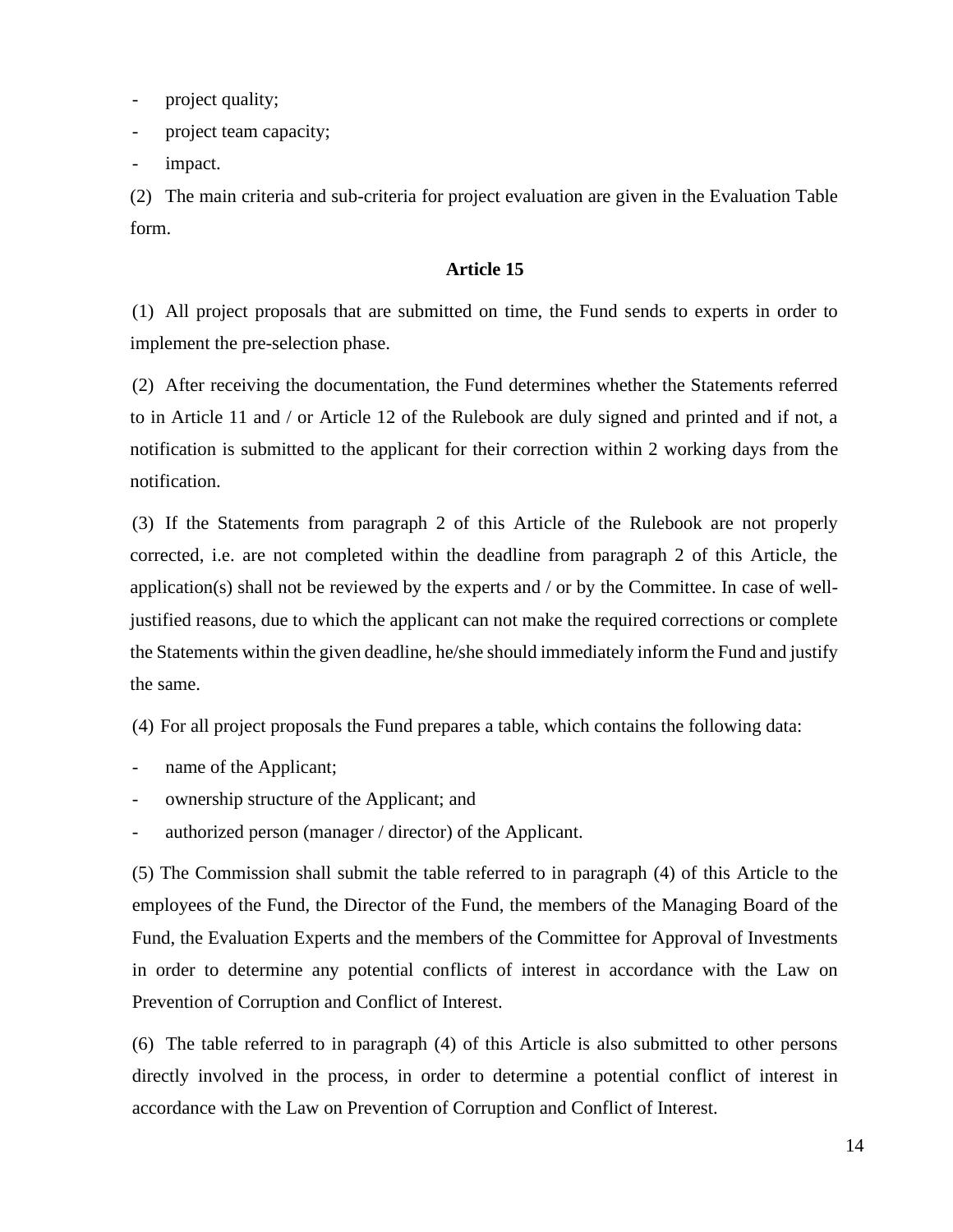(7) In case one of the Evaluation Experts identifies a conflict of interest, he/she is obliged to inform the Fund as soon as possible. The Fund will exclude such a person from the evaluation process (in the pre-selection phase) of that project proposal and will appoint another appropriate expert in his/her place.

(8) In case a member of the Committee identifies a conflict of interest, he/she is obliged to inform the Fund as soon as possible, after which he/she will be excluded from the evaluation process (at the selection phase) of that project proposal.

(9) In case several members of the Committee identify conflict of interest in relation to a particular project proposal and that project cannot be evaluated by at least 3 (three) members of the Committee, the project will be excluded from further proceedings and will not be evaluated.

#### **Evaluation process**

# **Article 16**

(1) Evaluation of project proposals takes place in two phases: pre-selection phase and selection phase.

(2) The pre-selection phase is carried out by the Experts. Each project proposal will be evaluated at this phase by two Experts from the areas that correspond to the evaluation criteria, that is, with the objectives of the Instrument and one person from the area that corresponds to the project proposal, except if it is a project proposal pursuant to Article 12 of this Rulebook since such project proposal shall not go through the pre-selection phase.

(3) The selection phase is carried out by the Committee for Approval of Investments, which makes the final decision for funding under this Instrument.

(4) At least three of the members of the Committee shall participate in the selection phase.

#### **Pre-selection phase**

#### **Article 17**

(1) During the pre-selection phase, Experts appointed by the Fund have an obligation to fill in the Evaluation Table for each of the assigned project proposals and provide expert opinion and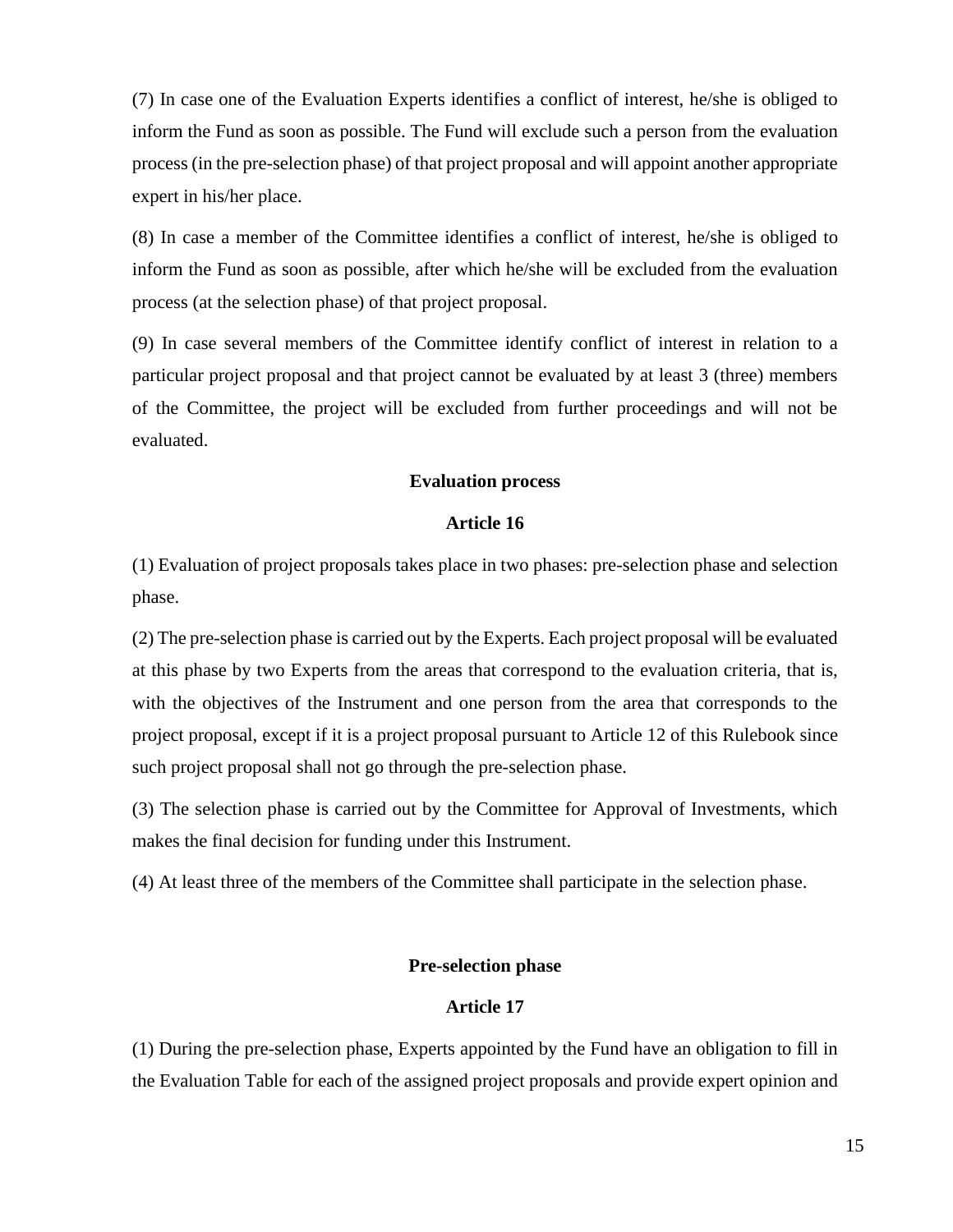evaluation of the project proposals within the deadline of (7) seven working days from the day of receipt of the project proposals.

(2) During the pre-selection phase, the Experts have the right to ask additional questions of Applicants and project proposals that will be checked by employees of the Fund. The Director of the Fund appoints persons who provide the necessary additional information through field visits to the Applicant, communication with the key persons of the project proposal and / or administrative verification of information. The designated persons are obliged to provide the necessary information within the deadline previously determined by the Director of the Fund.

(3) The total number of points for each project proposal is determined as an average of the points received from the Experts assigned to evaluate that project proposal in the pre-selection phase.

(4) Each project proposal that has received 51 (fifty-one) points or more (out of a total of 100 (one hundred) points) at the pre-selection phase goes to the next selection phase.

(5) Each project proposal that has received less than 51 (fifty-one) points (from a total of 100 (one hundred) points) in the pre-selection phase will be rejected for funding under this Instrument of the Fund.

(6) Each Applicant whose project proposal has not received at least 51 (fifty-one) points, or whose project did not pass the selection phase, will be notified in a timely manner about the results.

(7) In case of an Applicant who fulfills the eligibility criteria in accordance with Article 7 of this Rulebook and applied on a public call in a shortened procedure, according to Article 12 of this Rulebook, that project proposal will not go through the phase of administrative verification and pre-selection phase.

#### **Selection Phase**

#### **Article 18**

(1) In the selection phase, each member of the Committee evaluates the project proposals that have passed the pre-selection phase, i.e. the project proposals submitted on a public call in a shortened procedure, and is obliged to fill out the Evaluation Table for each of those project proposals and evaluate them within the deadline previously determined by the Fund.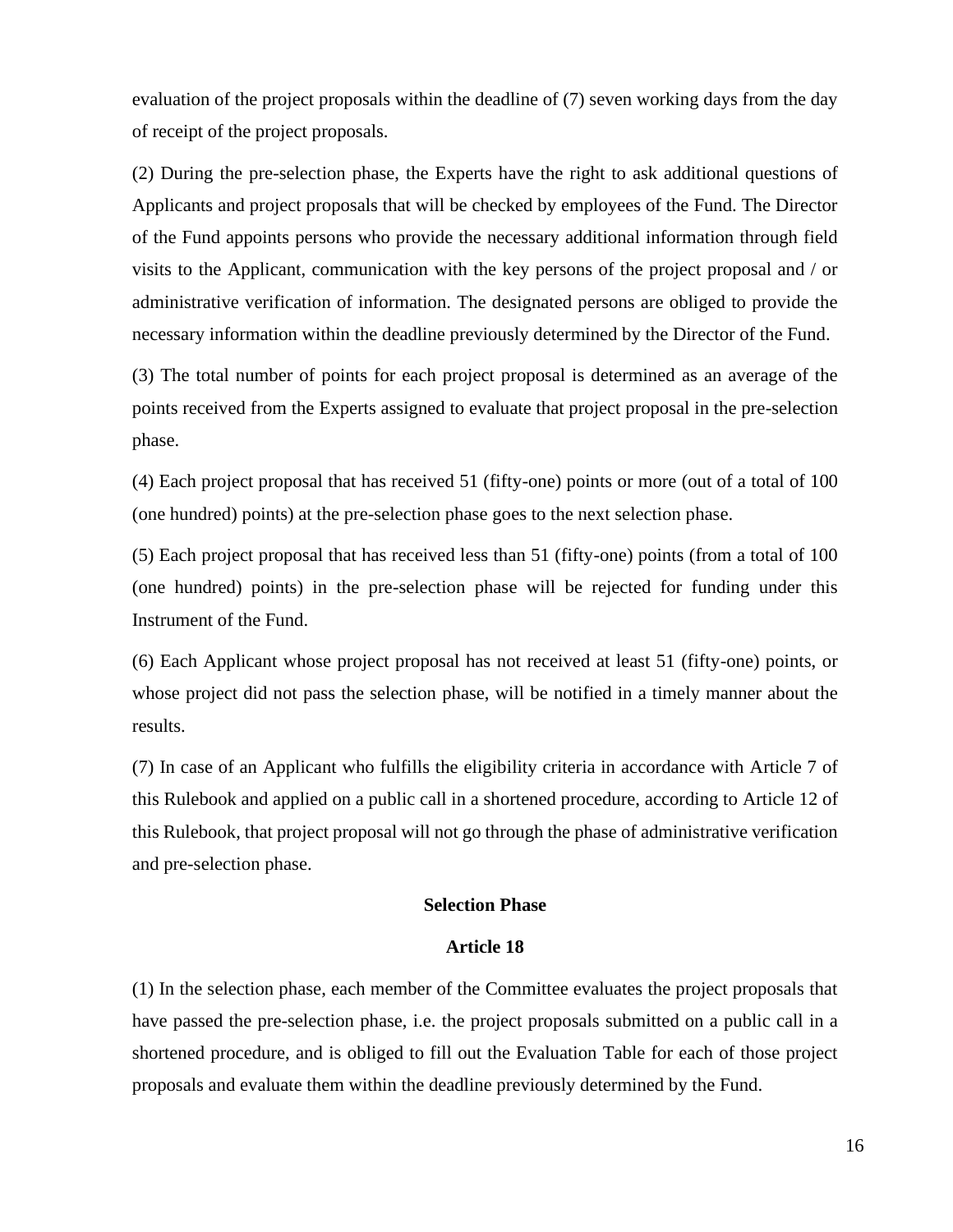(2) The members of the Committee have the right in the selection phase to ask additional questions of applicants and project proposals, which will be checked by the Fund. The Director appoints persons who provide the necessary additional information through field visits to the Applicant, communication with the key persons of the project proposal and / or administrative verification of information. The designated persons are obliged to provide the necessary information within the deadline previously determined by the Fund.

(3) The Fund can organize a presentation of project proposals in the selection phase. At this presentation, each applicant will briefly present their project proposal, and the members of the Committee shall have the right to ask questions in order to receive additional information that will help them in making the decision.

(4) If the Committee, in the selection phase, while reviewing and evaluating project proposals, requires expert opinion in a particular area, it may obtain it from experts, in accordance with a procedure established by the Rulebook on the Manner of Involvement and Work of Experts in the Work of the Fund for Innovations and Technology Development and providing expert opinion.

(5) During the selection phase, the Fund may engage other persons as observers.

(6) The points and expert opinions received from the evaluation Experts, the history of the Applicants i.e. the Beneficiaries and the reports on the additional information provided by the Fund shall be submitted to all members of the Committee who are obliged to take them into consideration in the evaluation of project proposals.

(7) The total number of points won for each selected project proposal is determined as the average of the points from the Experts obtained in the pre-selection phase and from each of the members of the Committee obtained during the selection phase.

(8) Based on the points won, an indicative rank list of selected project proposals shall be prepared.

(9) The Committee shall draw up a list of project proposals selected for funding and for which a final funding decision will be made, if the Commission for administrative verification determines that they meet the eligibility criteria set out in the Rulebook and / or if the project budget is adjusted according to the requirements listed by the Commission for administrative verification.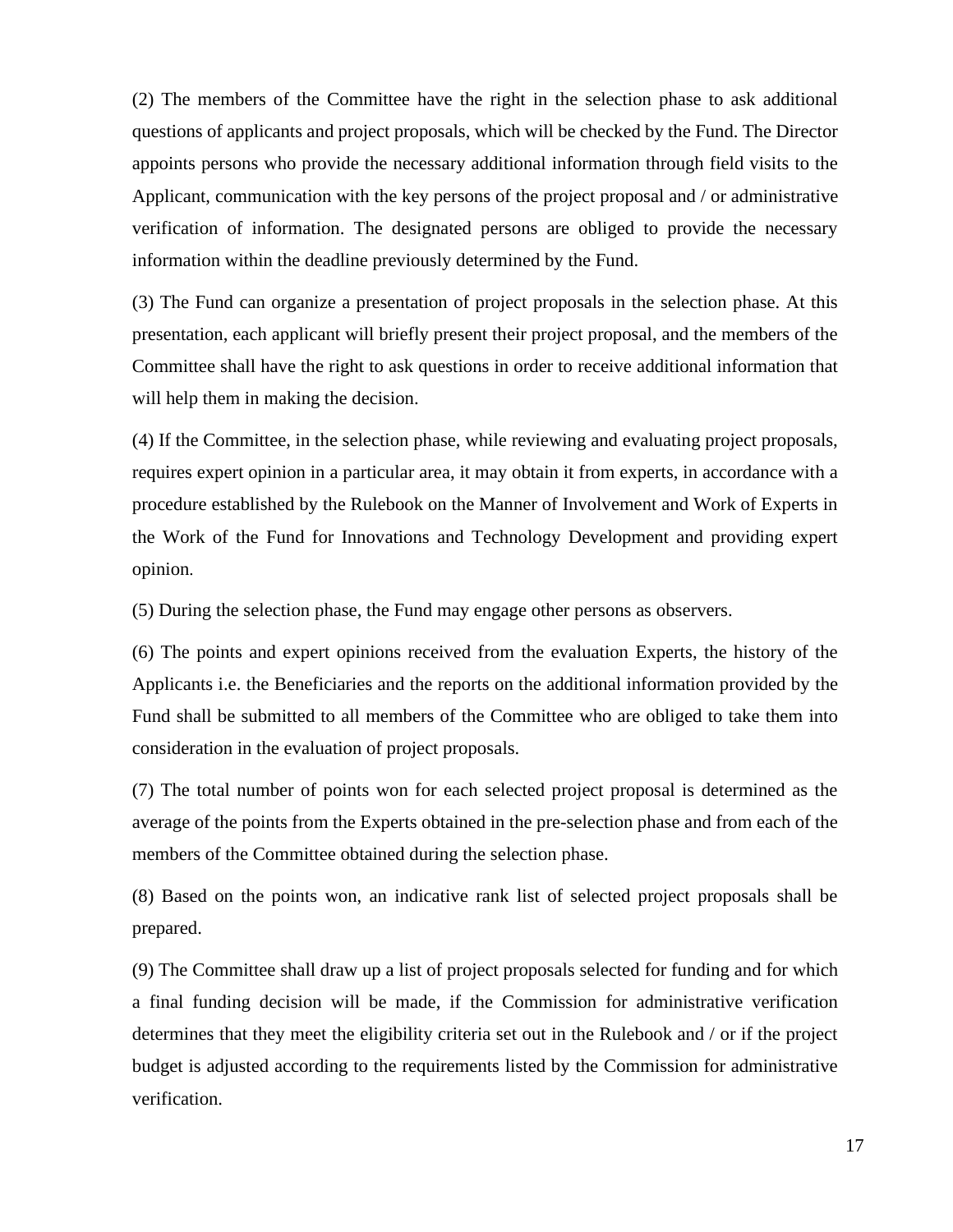(10) In the event that during the administrative procedure it is determined that some of the applicants do not meet the eligibility criteria and / or have not made the required corrections in accordance with Article 19 paragraph 7 of the Rules of Procedure, the Committee shall appropriately review the list of project proposals that will be selected for funding.

#### **Article 19**

(1) In order to determine whether the applicant meets the eligibility criteria stated in the public call and in this Rulebook, based on the documentation from Article 13 of the Rulebook and review of the submitted budgets, a commission (or commissions) for administrative verification of project proposals selected for funding shall be established. The commission (or commissions) shall review each applicant and budget separately.

(2) The Commission for Administrative Verification is established by the Director of the Fund or an authorized person from the Director of the Fund, and consists of at least two employees / engaged in the Fund.

(3) When performing a verification of the applicants and the budgets, the Commission for Administrative Verification is guided by the Document for Administrative Verification of the project proposals.

(4) If the Commission for Administrative Verification during the review of project proposals needs an expert opinion in the relevant field, such expert opinion shall be provided by experts in the relevant field and / or relevant institutions.

(5) After the completion of the administrative verification of the project proposals, the Commission for Administrative Verification compiles a minutes and submits it to the Committee.

(6) If an applicant has not submitted the required documentation or has an incorrectly completed project budget, the Commission for Administrative Verification notifies the Applicant electronically and gives him/her the opportunity, within 5 (five) working days, to additionally submit, electronically or in the archives of the Fund, the missing documents and / or submit a revised project budget and / or other additional documentation. In case of additional submission of documents, changes in the project budget that are not requested by the Fund are not allowed. (7) If the Applicant does not submit the missing documents within the additional 5 (five) working days, does not correct the budget or the Applicant does not meet the eligibility criteria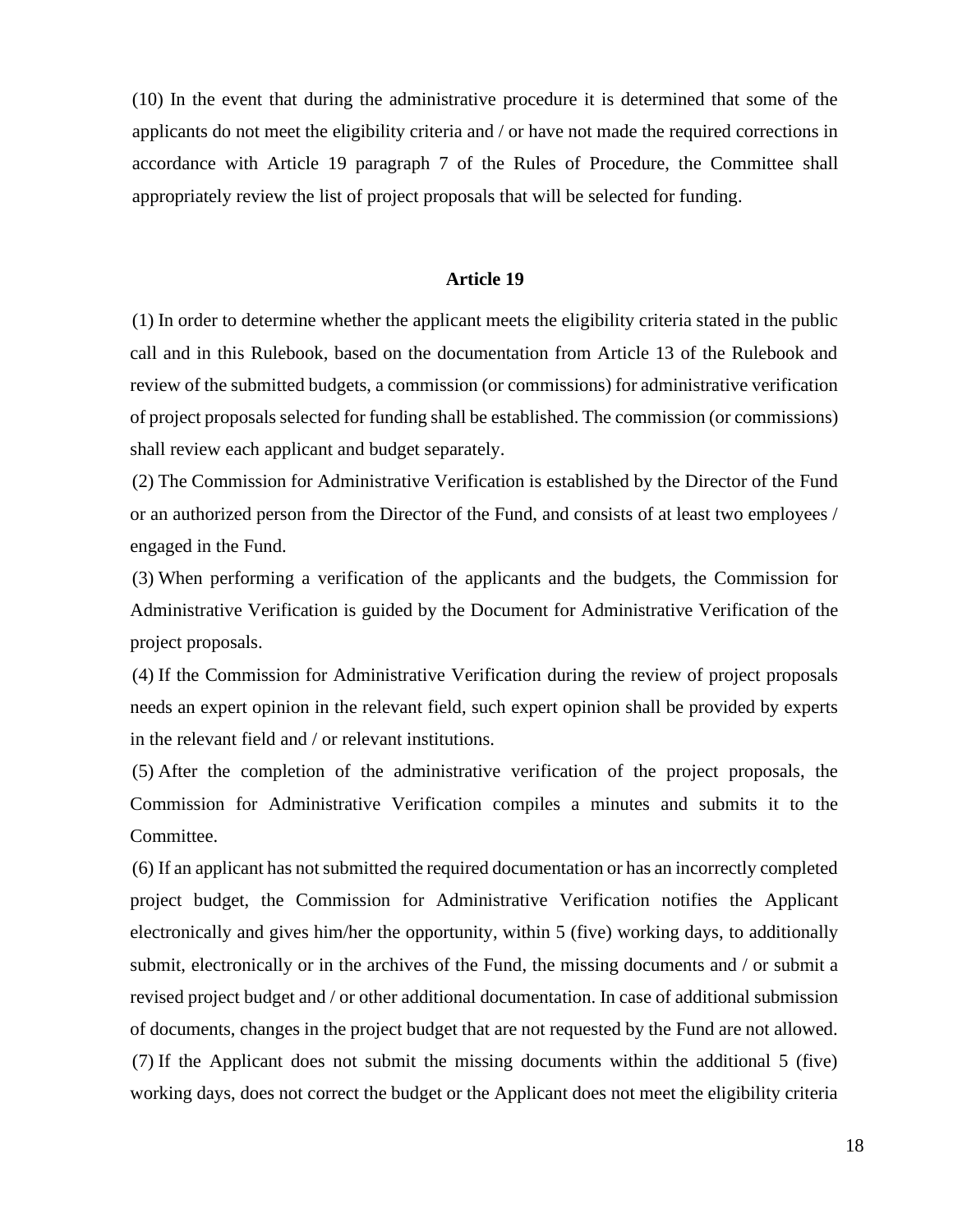stated in this Rulebook, the Commission for Administrative Verification shall note in the minutes that for that Applicant, i.e. proposal project, the conditions to make a final Funding decision are not fulfilled.

(8) The minutes referred to in paragraph (5) of this Article, together with the completed documents for administrative verification of the project proposals, shall be prepared by the Commission for Administrative Verification.

#### **Decision for Financing**

# **Article 20**

(1) The final decision for financing of project proposals under this Instrument shall be taken by the Committee at a meeting held within a maximum of 90 (ninety) days from submission of project proposals to the Committee.

(2) The Committee shall make the final decision on financing during the meeting with a public vote of "FOR" or "AGAINST" awarding of funds to a specific project proposal in the selection phase. Funds for a specific project proposal in the selection phase can be awarded only if at least three members of the Committee voted "FOR" awarding of funds for that project proposal.

(3) While taking the decision for financing, regards shall be given to the budget availability for each public call. The Committee shall take the decision for financing of project proposals only within the determined budget for the public call, or if the original budget for that call is to be subsequently increased.

(4) If the Committee adopts a decision that is contrary to the evaluation and the expert opinion prepared by the Experts, it must record a detailed explanation in their comments of the reasons for making such a decision.

(5) If there are not enough project proposals approved for financing within the public call for this Instrument, unused funds from the budget of the public call may be reallocated for another public call for other instruments of the Fund.

(6) The unification of the comments on the project proposals that are rejected for funding in the selection phase is carried out by one member of the Committee, appointed by the Fund, who was part of the evaluations of the project proposals.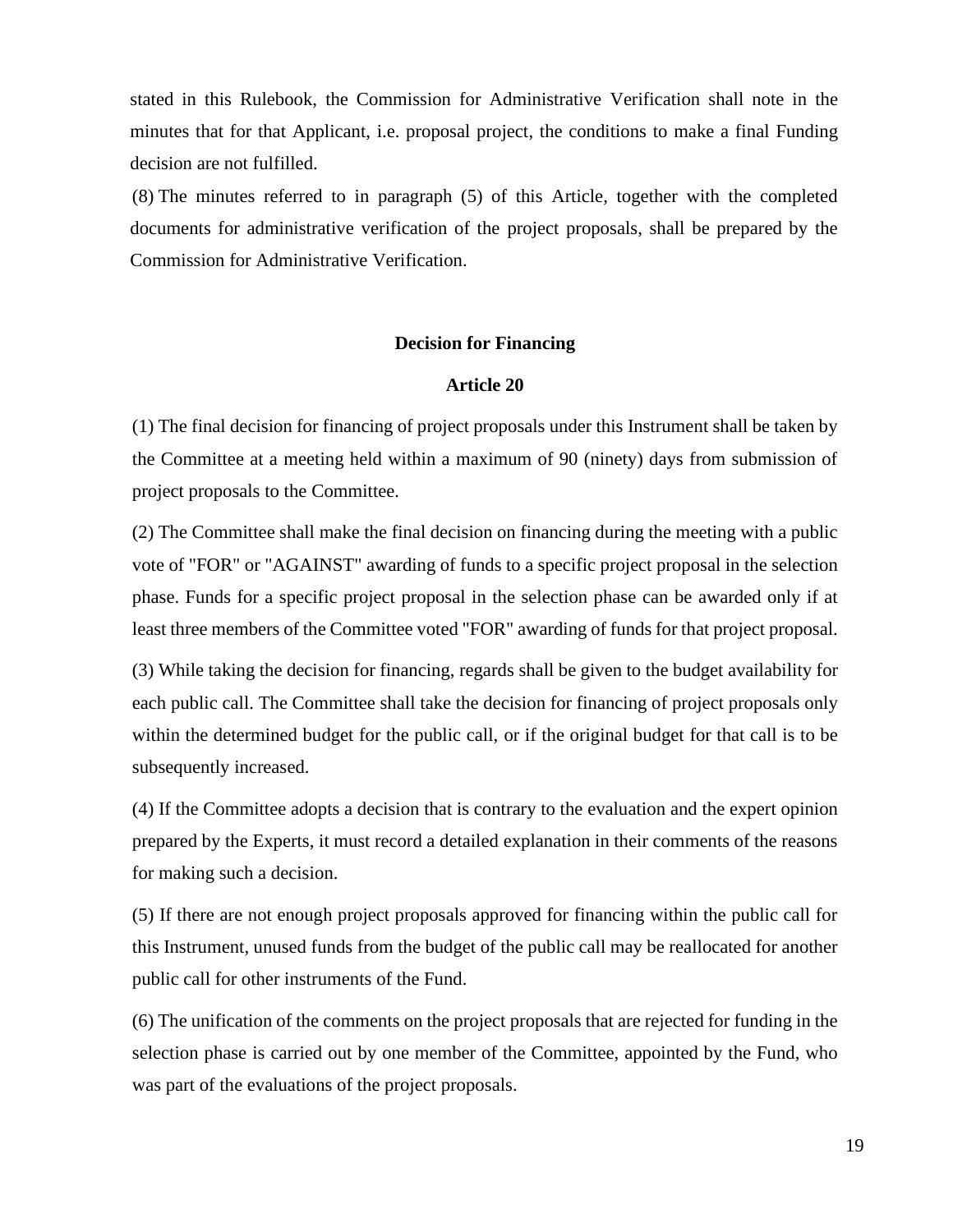(7) In making a final decision for financing, the Committee shall also take into account the Minutes of the commission(s) for administrative verification.

(8) Each applicant whose project proposal has passed the selection phase and the administrative verification will be notified of the results within 30 (thirty) days from the date of the final decision for financing by the Committee.

(9) In the event that the same or similar project proposals are submitted to the same public call, the Committee shall reconsider such project proposals and make an appropriate decision.

#### **IV. AWARDING OF FUNDS**

#### **Concluding a Contract for Awarding Funds**

#### **Article 21**

(1) Applicants for which a positive decision for financing has been adopted shall sign a Contract for Awarding Funds.

(2) Before signing a Contract for Awarding Funds under this Instrument, the Beneficiary is obliged to open or possess a special bank account for the purpose of the project.

(3) The Fund and the Applicant for which a decision on financing has been made shall conclude a Contract for Awarding Funds using the form and terms determined by the Fund.

(4) In the event that applicants, for whom a decision for financing is made, do not proceed to the signing of the Contract for Awarding Funds within a reasonable time, the Committee may request them to sign the Agreement within a specified period.

(5) If the applicants do not sign the Contract for Awarding Funds within the deadline set by the Committee, the Committee will reconsider and / or change the decision.

#### **Payment of funds**

# **Article 22**

(1) All payments from the Fund and from the Beneficiary's own co-financing shall be realized on the separate bank account.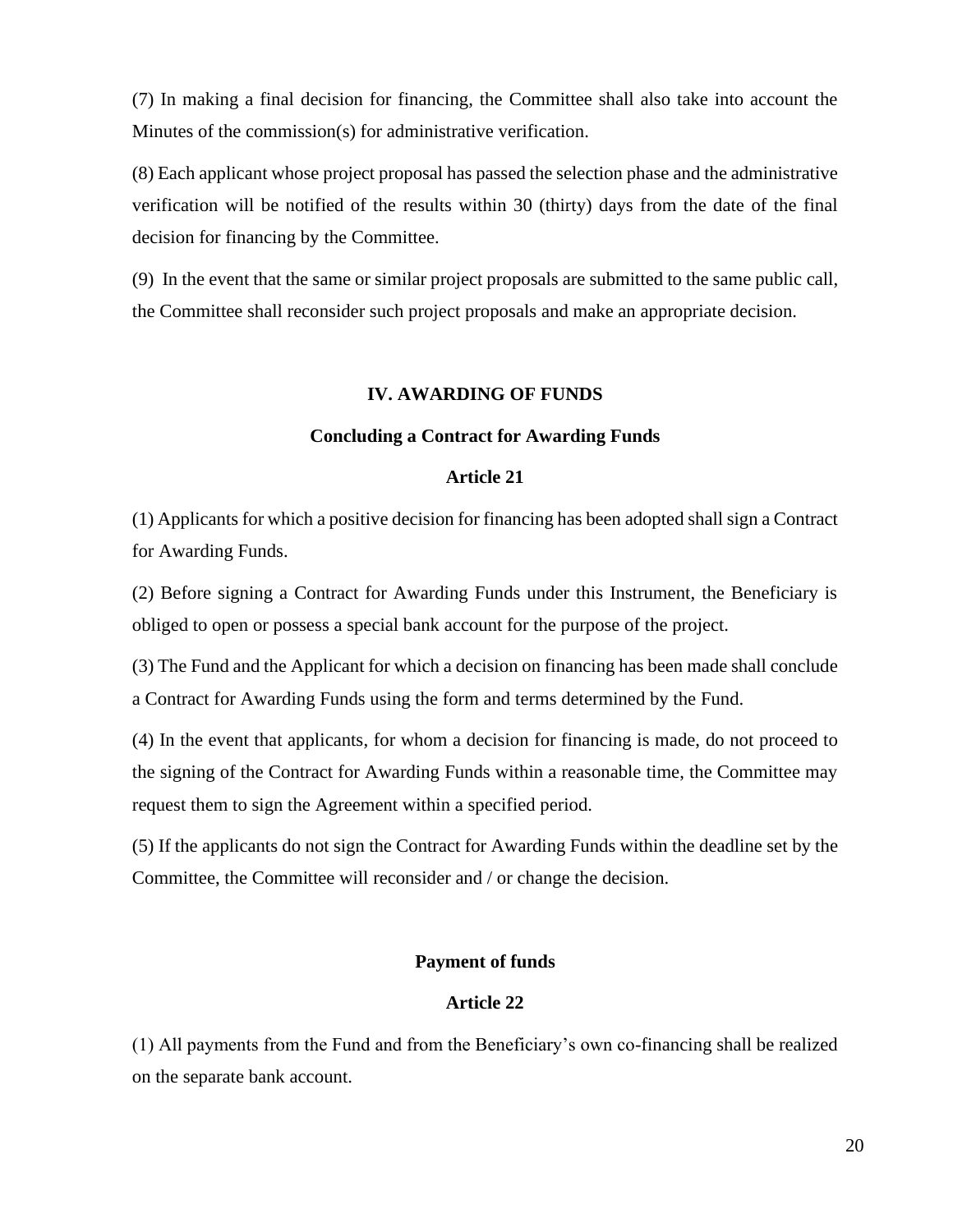(2) The Fund shall pay the awarded funds under this Instrument in advance, on a quarterly basis, in accordance with the Project Budget, the Contract for Awarding Funds and the provisions stated in this Rulebook.

(3) The Beneficiary will pay the funds from his own co-financing in accordance with the Project Budget, Contract for Awarding Funds and the provisions in this Rulebook.

(4) The Fund pays the funds awarded under this Instrument for the first quarter after the signing of the Contract for Awarding Funds, once the Beneficiary has submitted to the Fund a proof for the payment of its own co-financing for the first quarter in the form of a bank statement from the project separate bank account.

(5) After signing of the Contract for Awarding Funds, the Beneficiary is obliged to make the payment of co-financing for the first quarter within 45 days, otherwise the Fund shall be entitled to automatically terminated the Agreement for Awarding Funds.

(6) The Fund pays the funds awarded under this Instrument for every succeeding quarter after the following conditions are met:

- approved quarterly progress report for the previous quarter (narrative part and financial part);

- at least 70% (seventy percent) of the funds spent for intended purpose from the previously budgeted funds;
- submitted proof for payment of its own co-financing for the next quarter in the form of a bank statement.

(7) From the last payment to the Beneficiary under this Instrument, the Fund will retain 3% (three percent) of the total budget of the project.

(8) The procedure for payment of the retained funds referred to in paragraph 7 of this Article will start within 14 days from the date of approval of the Final Project Report (narrative and financial part).

(9) In case of unspent funds and / or in case of misuse, the amount of the retained funds will not be paid to the Beneficiary.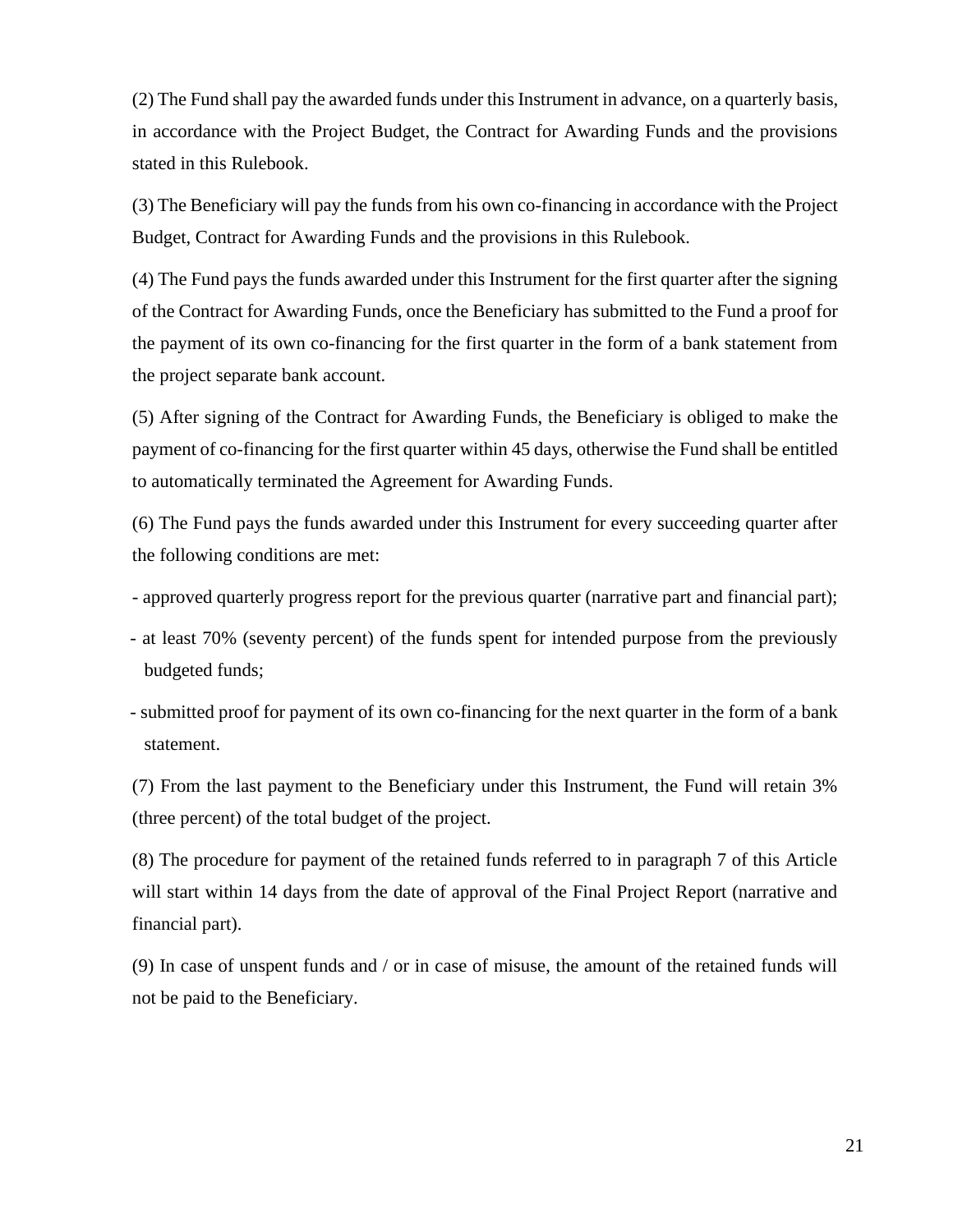#### **V. PROJECT IMPLEMENTATION**

#### **General rules for implementing the project**

#### **Article 23**

(1) The Beneficiary shall implement the project in accordance with the conditions prescribed in this Rulebook, the Contract for Awarding Funds, and in accordance with good technical, economic, financial, managerial, environmental and social standards and practices, and in accordance with the laws and regulations in Republic of North Macedonia.

(2) The Beneficiary shall implement the project effectively and efficiently in accordance with the Project Application and the Project Budget.

(3) The Beneficiary shall maintain financial-accounting records in accordance with the accounting standards and in the manner most appropriate for the project activities, the available resources and costs related to the project, and will prepare financial reports to the Fund in accordance with cash-based accounting standards, clearly representing the documents on the costs incurred and the payments for the quarter they report about, in a manner that corresponds to the activities, resources and costs associated with the project.

#### **Purchase of goods, services and works**

#### **Article 24**

(1) The Beneficiary shall comply for every procurement of goods and services with the following acceptable commercial practices, as follows:

- When implementing the procurement stipulated in the project, the Beneficiaries should consider the economic need, efficiency, transparency and duration of the procurement procedure, as well as the quality of the procured goods and services.
- For the procurement of goods, services or works that exceed 10.000,00 (ten thousand) EUR, the Beneficiary should conduct a procedure of collecting at least three bids. Prior to reaching the final decision for selection of the most favorable supplier, the Beneficiary is obliged to submit to the Fund the minimum of three offers.
- In well-justified cases, procurement may be carried out and a procedure of collecting at least three bids, upon prior approval by the Fund.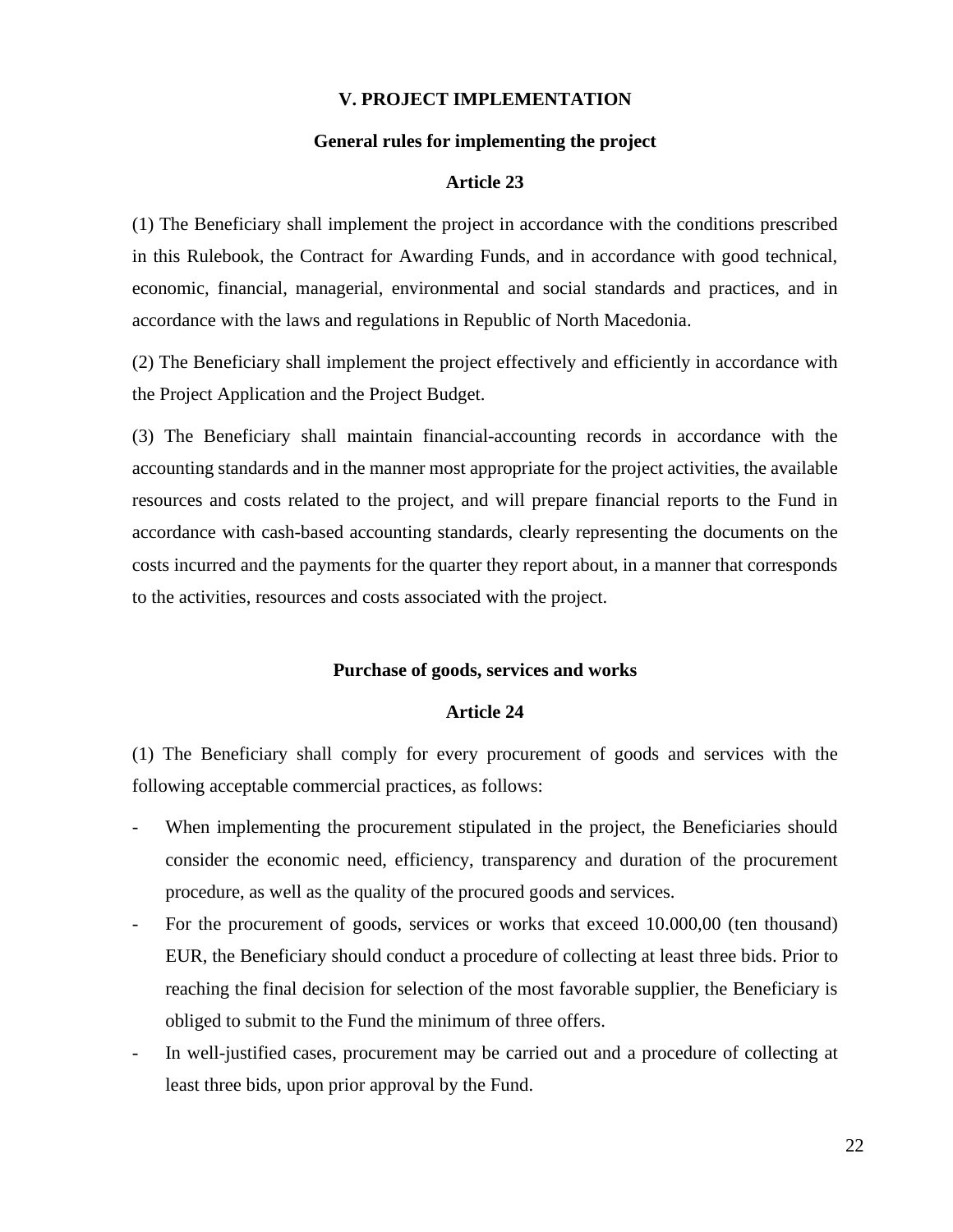(2) When applicable, the agreements between the Beneficiary and third parties should include provisions relating to the protection of intellectual property, prevention of conflicts of interest, audit and environmental impact.

#### **Transparency and public relations**

#### **Article 25**

(1) The Beneficiary shall follow the guidelines of the Fund and the Committee regarding the transparency and communication of the project with the public, in accordance with the Guidelines on Transparency and Communication of the Fund's projects.

(2) During the implementation of the project, the Beneficiary shall mark all promotional materials for the project with the logo and the name of the Fund and to clearly point out that the project is implemented with financial support from the Fund.

(3) The equipment purchased through the project funded by the Fund must be clearly marked with the logo of the Fund, as well as with the note: "*Supported by the Fund for Innovations and Technology Development of the Republic of North Macedonia*".

#### **Change of the project and reallocation of the funds from the project budget**

# **Article 26**

(1) Any change to the project should be justified and contribute to the reaching of the expected project results.

(2) The Beneficiary shall realize the costs with the dynamic and within the amounts presented in the project budget. The Beneficiary has the right to reallocate funds in the total amount of 10% (ten percent) of the total Project Budget for the entire duration of the project in order to achieve the expected project results. For the reallocation, the Beneficiary shall notify the Fund within the framework of the quarterly reports and the final report for the project.

(3) Significant changes of the Project Application (for example, changes in the Action Plan, key people of the project, etc.) and the Project Budget (in an amount higher than 10% (ten percent)), should be previously approved by the Fund, after a submitted request by the Beneficiary.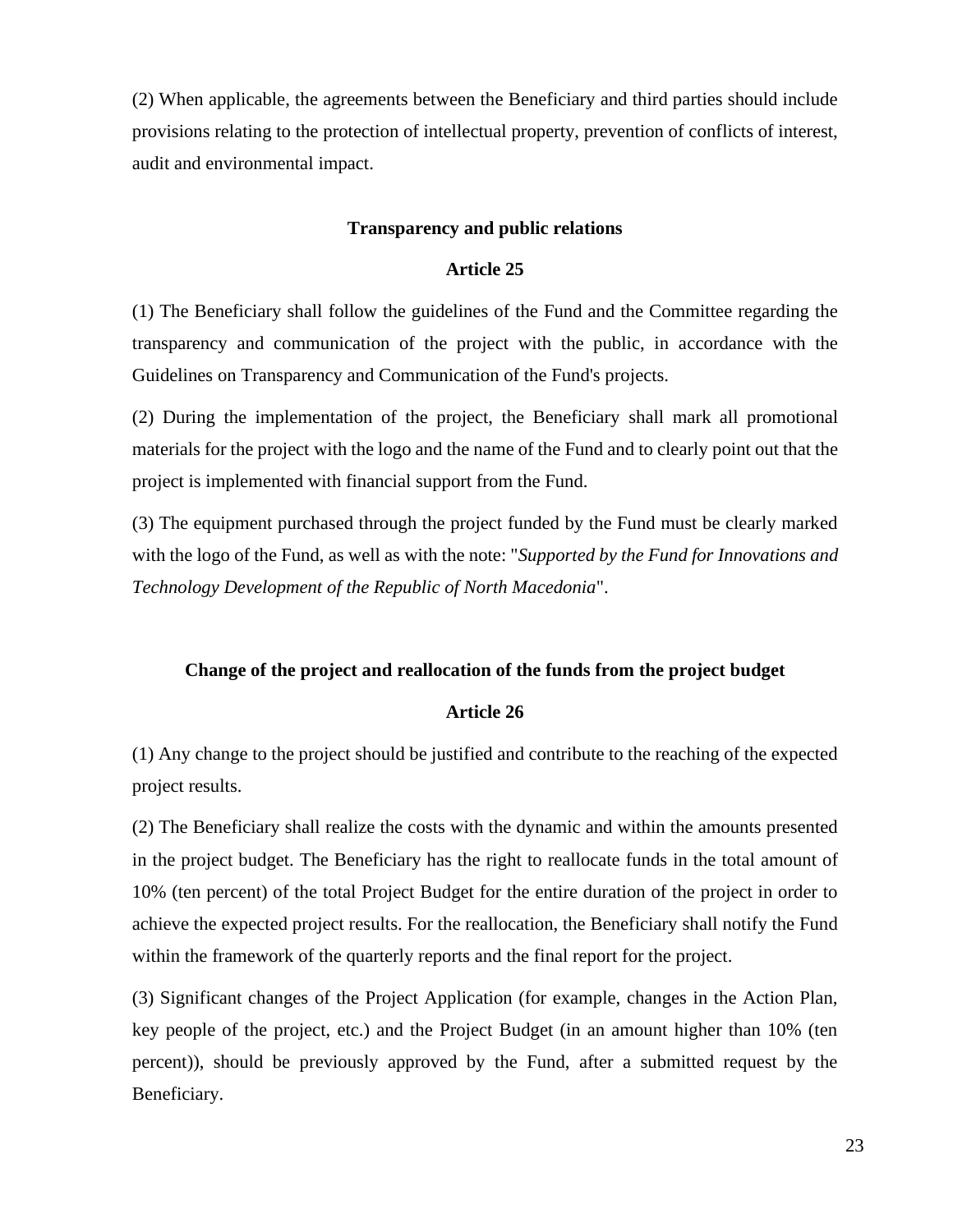(4) In case of reallocation of funds approved by the Fund, the Beneficiary shall be obliged to realize the costs in accordance with the revised Project Budget.

# **Retention of Documentation**

#### **Article 27**

(1) The Beneficiary is obliged to keep the entire project documentation from the beginning of the project implementation.

The mandatory documentation of the project contains:

- project documentation and documentation related to the Beneficiary;
- all official documents of communication between the Beneficiary and the Fund during the application period;
- notice for awarding funds;
- Contract for awarding funds;
- all official documents during the project implementation period and during the reporting obligation;
- original samples of all reports submitted to the Fund;
- notifications for the approval of reports submitted to the Fund;
- original samples of all invoices; and
- all other documents and including agreements with third parties and other evidence of payments related to the project.

(2) All information regarding the contracts and procurement related to the project should be made available for review to the employees of the Fund and / or persons authorized by the Fund.

#### **VI. MONITORING AND EVALUATION OF PROJECT RESULTS**

#### **Purpose and methods of monitoring and evaluation of project results**

# **Article 28**

(1) The purpose of the monitoring and evaluation of the project results is to follow the progress of the project and the implementation of the planned activities, to verify that the realized costs are in accordance with the approved Project Budget for the given period and in accordance with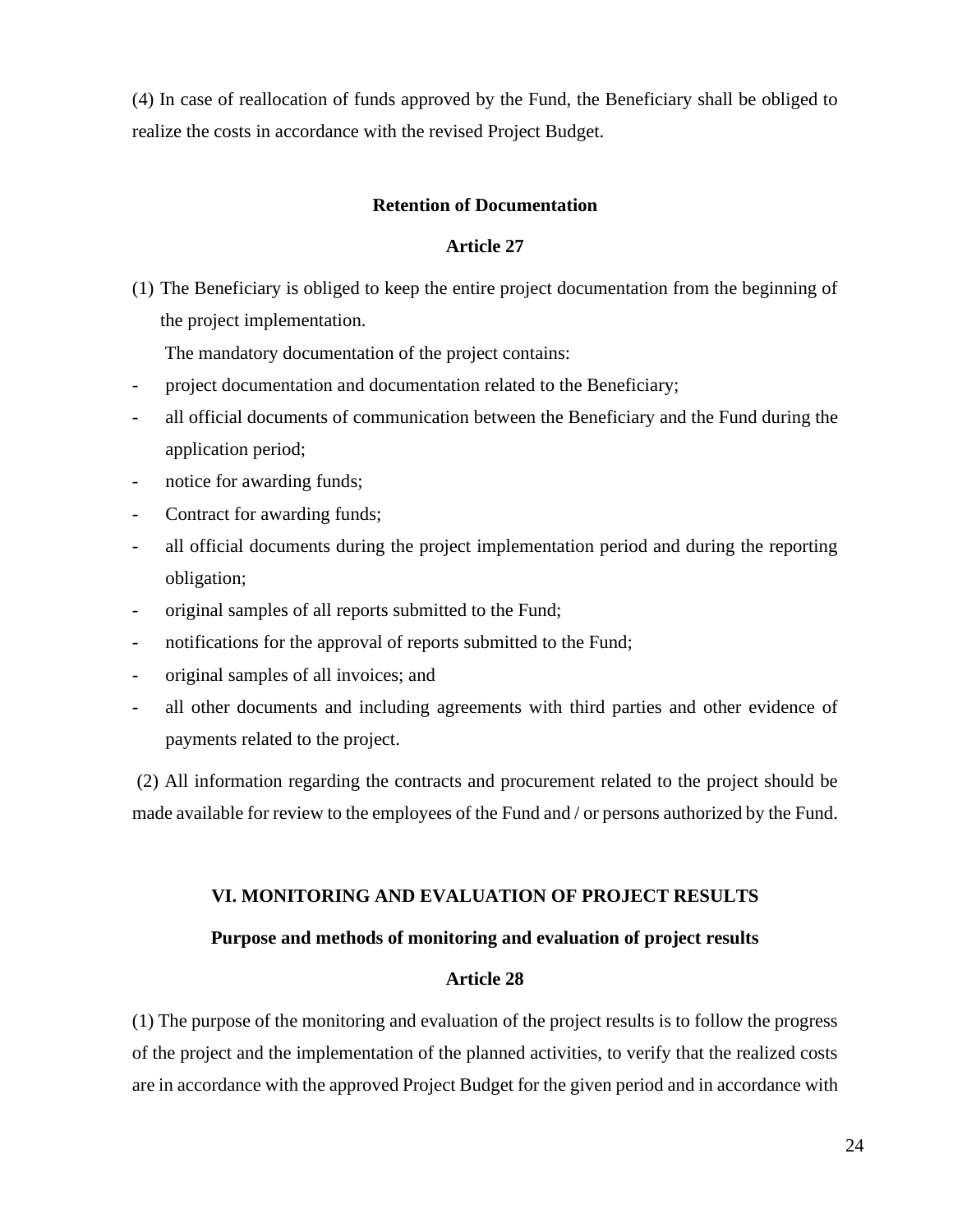the procedures of the Fund, as well as to assess the achieved results after the completion of the project.

(2) The methods of monitoring and evaluation of the project results include:

- reviewing and approving reports submitted by the Beneficiary;

- field visits to the Beneficiaries;

- evaluation of the achieved project results and business and financial analysis.

(3) The monitoring and evaluation of the project results is carried out by monitoring teams formed by the Fund and/or audit experts assigned by the Fund and/or external auditors from authorized audit companies selected with a decision by the Fund in an appropriate procedure.

#### **Reports**

#### **Article 29**

(1) The Beneficiary is obliged to submit reports to the Fund as follows:

- Quarterly Progress Reports (narrative part and financial part) which the Beneficiary is obliged to submit during the project duration within 14 (fourteen) days after the expiration of the last calendar day of the quarter.
- Final report (narrative part and financial part) which the Beneficiary is obliged to submit within 60 (sixty) days after the last calendar day of the project; and
- In the following 5 (five) years after the completion of the project, not later than March  $31<sup>st</sup>$ of the current year, a copy of the Balance Sheet and the Income Statement of the Beneficiary for the year subject to reporting submitted to the Central Registry of the Republic of North Macedonia.

(2) The quarterly reports and the final report shall be completed in forms prepared by the Fund.

(3) The reports shall be reviewed by the monitoring teams and / or audit experts appointed by the Director of the Fund. In the event of identified irregularities in the reports, which can be corrected by the Beneficiary, the Fund shall notify the Beneficiary of the identified irregularities with a request to eliminate the irregularities and submit a revised report.

(4) In case the report is appropriately completed and submitted, the Fund approves the report and submits the approval to the Beneficiary.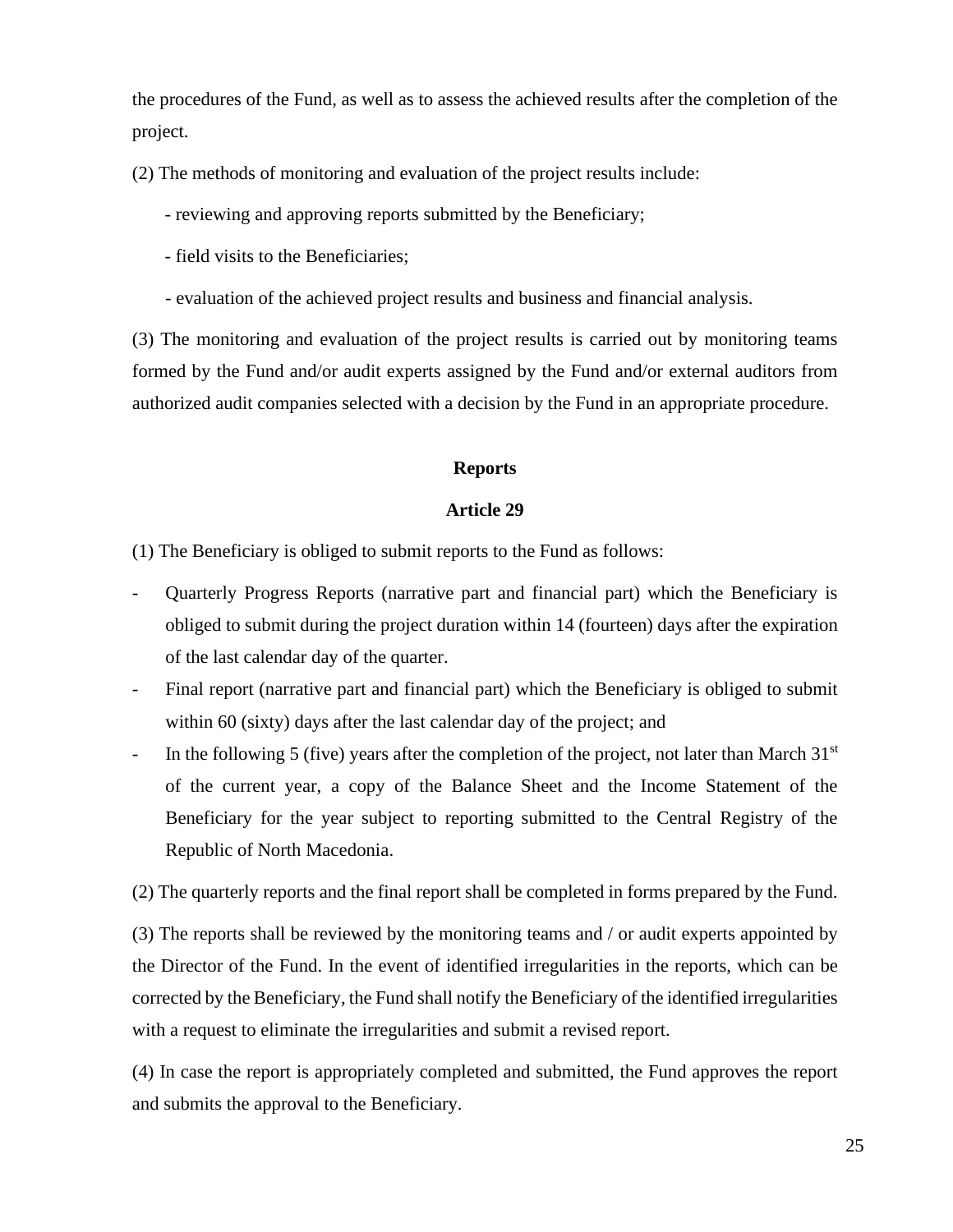(5) The monitoring team has the right to request from the Beneficiary additional information and documents related to the reports, as well as to make announced field visit to the Beneficiary in order to verify the information provided in the reports.

(6) The Fund shall also submit a review of approved reports to the Government of the Republic of North Macedonia.

#### **Field visits**

#### **Article 30**

(1) The Fund shall supervise the implementation of the project through field visits to Beneficiaries that will be conducted by monitoring teams, audit experts appointed by the Fund and / or members of the Committee.

(2) The monitoring teams conduct mandatory field visits, at least one field visit per project. The Fund has the right to conduct more field visits if necessary.

(3) Field visits include visit of the beneficiary's business premises and meeting with the key people of the project in order to assess the implementation of the project (e.g., adherence to the procedures, achievement of the expected results, adherence to the timeframe, adherence to the provisions of the Contract for Awarding Funds, etc.).

(4) The field visit will be announced. The monitoring team will send to the Beneficiary an advance notice of a field visit containing details of the location, time of visit, persons to be present, documentation and the purchased equipment that should be available for inspection. The notification for conducting a field visit shall be submitted at least 3 (three) days prior to the visit.

(5) If the Fund deems it necessary, may conduct unannounced site visit.

(6) For the conducted field visit, the monitoring team shall compile a report on the conducted field visit containing information of the visit, the persons who attended the field visit, the documentation that has been checked, the remarks identified by the team, the identified irregularities, the guidelines and deadlines for eliminating possible irregularities, etc.

(7) А report from the conducted field visit is submitted to the Beneficiary. In case of established irregularities, the Beneficiary is obliged to take measures in accordance with the guidelines and deadlines specified in the notification. The Fund will not make payments of the funds allocated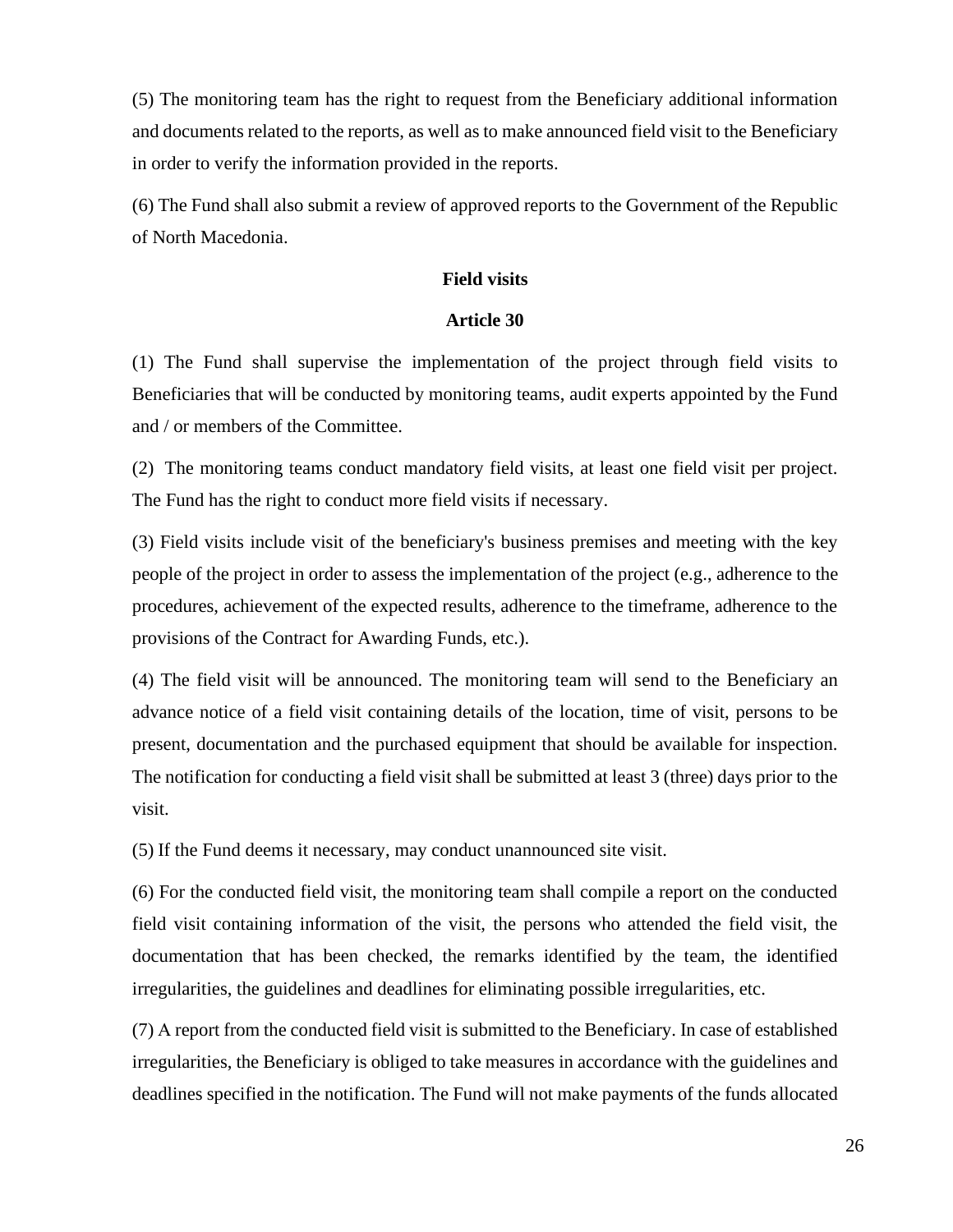under this Instrument for the next quarter until the Beneficiary removes the possible irregularities determined in the Field Visit Report.

#### **Handling in case of identified irregularities**

#### **Article 31**

(1) During the implementation of the projects, if the monitoring teams determine there are irregularities that they may not be authorized to assess, they may submit a proposal to the Director of the Fund to convene a Committee meeting for decision making related to the identified irregularities.

(2) During the implementation of the projects, Audit Experts may also be included in the monitoring in accordance with the Rulebook on the Manner of Involvement and Work of Audit Experts in the Work of the Fund for Innovations and Technology Development and the provision of expert opinion.

(3) Upon completion of the project, Audit Experts may be engaged for evaluation of the results and / or conduct in-depth business and financial analysis of the funded projects in accordance with the Rulebook on the Manner of Involvement and Work of Audit Experts in the Work of the Fund for Innovations and Technology Development and providing of expert opinion.

(4) The Audit Expert referred to in paragraph (2) and paragraph (3) of this Article shall review the project documentation, in order to make a field visit with the Beneficiary (if necessary) and to submit a report and an expert opinion to the Fund within 14 working days from the date of receipt of the documentation.

#### **Cooperation of the Beneficiary with the Fund**

#### **Article 32**

(1) The Beneficiary shall adhere to the procedures to enable the Fund to easily monitor and evaluate the implementation of the project.

(2) The Beneficiary shall enable the Fund or persons authorized by the Fund at any time to conduct an in-depth analysis of the project implementation, its activities and achieved results, as well as to audit the project and financial documentation related to the project. The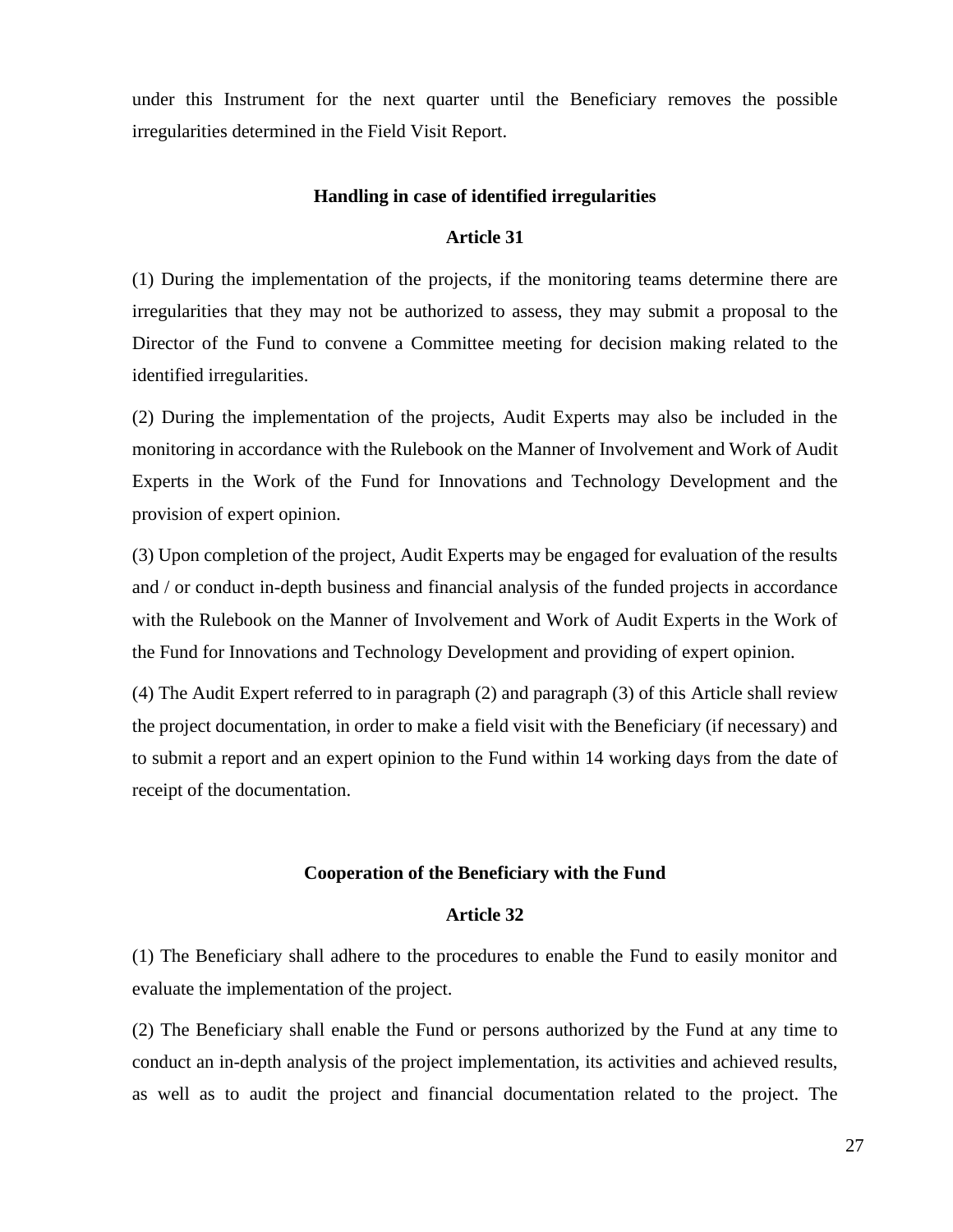Beneficiary shall prepare and submit relevant documents related to the project to the Fund upon his request.

#### **Rights and obligation with the project results**

### **Article 33**

(1) The Beneficiary shall own the project results that will be created.

(2) The Beneficiary shall take measures to ensure the commercial exploitation of the project results directly or indirectly by: using additional research not covered by the project, developing, creating or placing a product or service in the market, or using it for standardization purposes, and shall take these measures for the duration of the project until all obligations towards the Fund have been fulfilled, in accordance with the Contract for Awarding Funds. (3) The Beneficiary may transfer ownership of the results of the project to another party, under the conditions provided in this Article.

(4) The Beneficiary who has the intention to transfer ownership of the project results or to grant an exclusive license for use of the project results to another party must notify the Fund in writing before conducting of the intended transfer or the granting of the license, and to request a consent by the Fund before implementation. In the notice, the Beneficiary shall indicate the exact results of the project that it intends to transfer, or assign, and shall provide details of the new owner, or licensee, as well as the planned or potential commercial exploitation of the transfer results, and shall submit an elaborate analysis of the likely impact of the transfer or granting of license on market competition and its compliance with good ethical rules and security interests of the Republic of North Macedonia. The Fund may request additional information.

(5) The Fund may refuse to give consent for the planned transfer of ownership of the project results, or the planned granting of an exclusive license for use of the project results, in particular:

- a) if the new owner, or the exclusive licensee, is a foreign citizen or a legal entity established outside the Republic of North Macedonia;
- b) if the Fund finds that the planned transfer or licensing is incompatible with the principles of competition, good ethical principles, or with the security interests of the Republic of North Macedonia. The Fund shall notify the Beneficiary in writing of its decision upon the request referred to in paragraph (4) of this Article within 60 days from the date of receipt of the notification, or from the date of receipt of any additional information the Fund might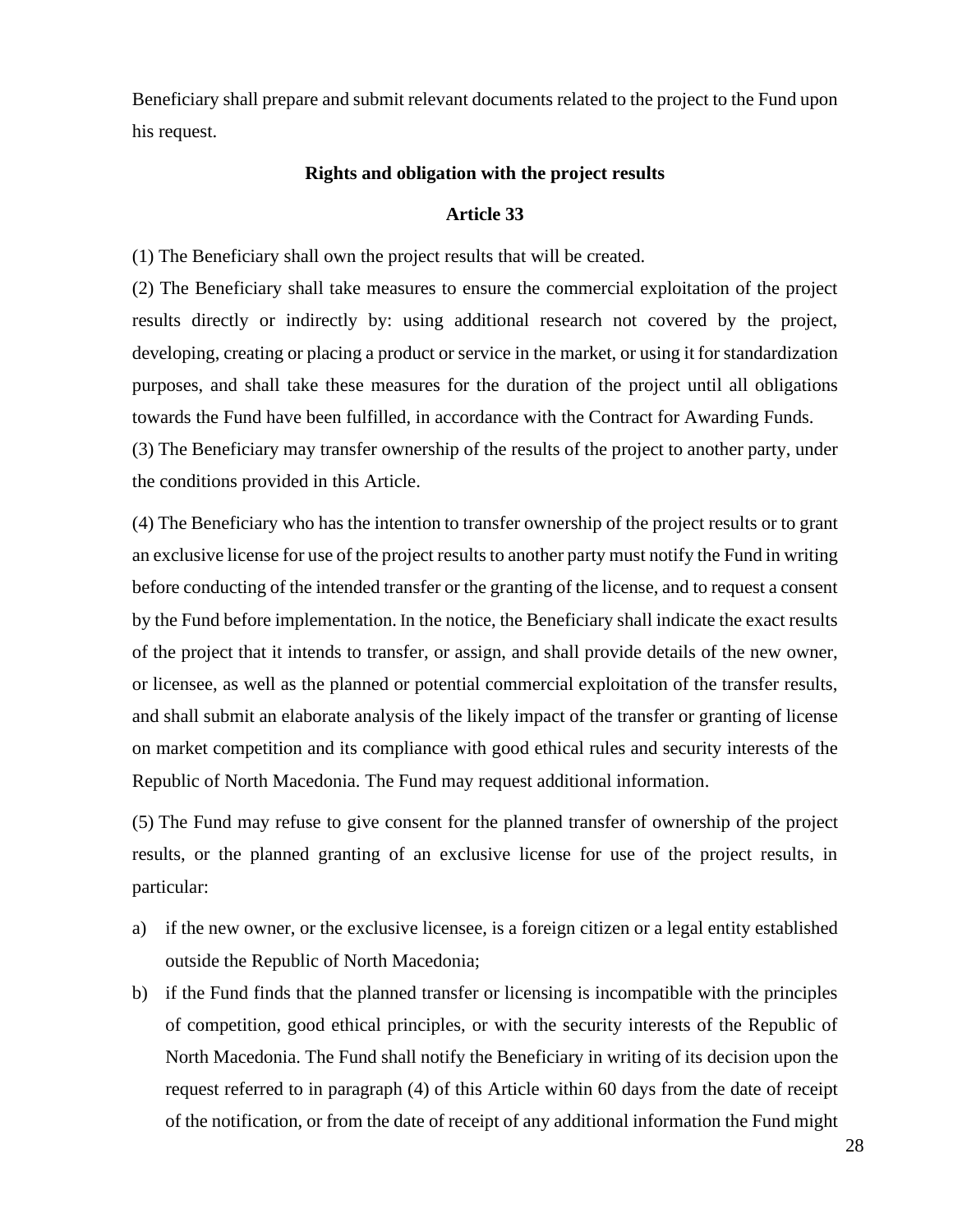request. The Fund may impose additional conditions in its decision under which the planned transfer of ownership, or the planned granting of an exclusive license, may take place.

(6) The Beneficiary shall not transfer the ownership of the project results or grant an exclusive license for use of the project results to another party until it obtains a consent by the Fund, i.e. until it fulfills the additional conditions that the Fund may impose in order to carry out the planned transfer of ownership, or the planned granting of an exclusive license.

(7) The Beneficiary must ensure that the new owner of the project results shall be obliged to comply with the above-mentioned provisions of this Article and that he/she shall be obliged to ensure that each subsequent owner of the project results shall be obliged to comply with the provisions of the mentioned paragraphs of this Rulebook.

(8) The obligations of the Beneficiary under this Article shall be valid for the duration of the project as well as until the obligations towards the Fund have been fulfilled in accordance with the Contract for Awarding Funds.

(9) If the Beneficiary has acted in a manner contrary to the provisions of this Article, the Fund reserves the right to require from the Beneficiary to return the entire amount or part of the amount of awarded funds, paid principal and / or interest towards the Fund. For these obligations, the Fund reserves the right to calculate and charge legal penalty interest from the date of maturity until the date of payment in accordance with the Law on Obligations.

#### **Obligation to return the financial support granted by the Fund**

# **Article 34**

(1) The return of the financial support granted by the Fund shall be made at the rate of 7.5% of the operating profit of the Beneficiary, until the return of 105% of the amount paid by the Fund is reached or for a period of 5 (five) years after the completion of the project, depending which condition is first met.

(2) The amount of the return shall be calculated annually after the first following fiscal year upon the completion of the project, in the current year for the previous year, and shall be paid by the Beneficiary to the Fund no later than March  $31<sup>st</sup>$  of the current year for the previous year.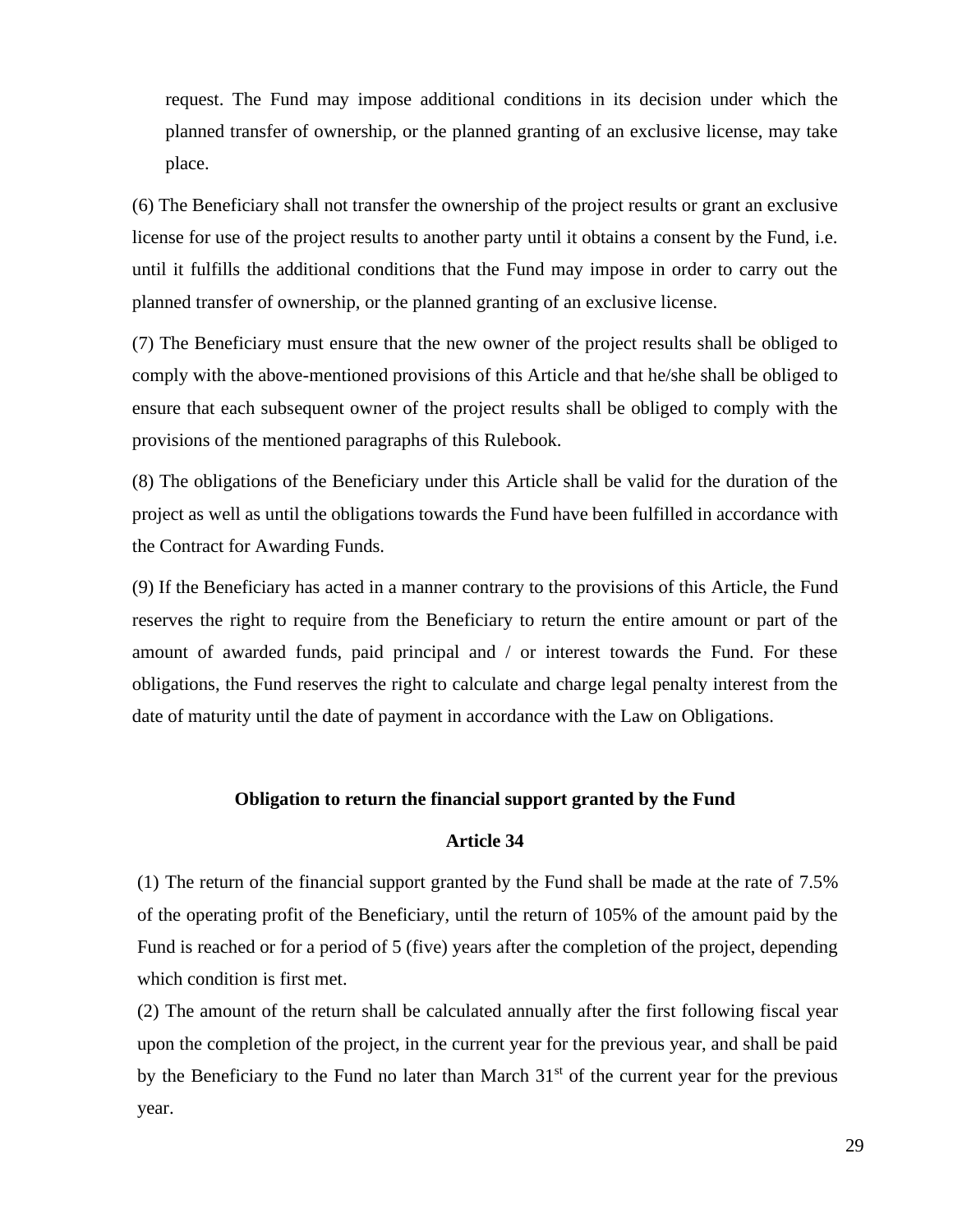# **Obligations in cases of termination of the Beneficiary Article 35**

(1) In case of planned termination (liquidation) of the Beneficiary, the Beneficiary submits a request to the Fund and after obtaining prior approval from the Fund, may initiate procedure for termination (liquidation). Upon such request, the Fund adopts a decision as soon as possible. This procedure for termination (liquidation) must not start without a decision by which the Fund gives prior approval for the same.

(2) In case a proposal for initiating a bankruptcy procedure against the Beneficiary is submitted, the Beneficiary shall notify the Fund in writing within 10 (ten) days from the notification of such proposal.

(3) The obligations of the Beneficiary from paragraphs (1) and (2) of this Article last within the period from the conclusion of the Contract for Awarding Funds between the Fund and the Beneficiary until the fulfillment of all obligations towards the Fund in accordance with the Contract for Awarding Funds.

(4) If during the period determined in paragraph (3) of this Article, the Beneficiary starts a procedure for termination (liquidation) without prior approval from the Fund or does not inform the Fund within the deadline referred to in paragraph (2) of this Article about a proposal for initiating bankruptcy procedure submitted against him, the Fund may request the Beneficiary to return the entire amount or part of the amount of awarded funds, reduced by the amount of the fulfilled obligation to return the funds paid by the Fund, paid principal and / or interest to the Fund. For these obligations, the Fund may calculate and charge legal penalty interest from the date of maturity until the date of payment in accordance with the Law on Obligations.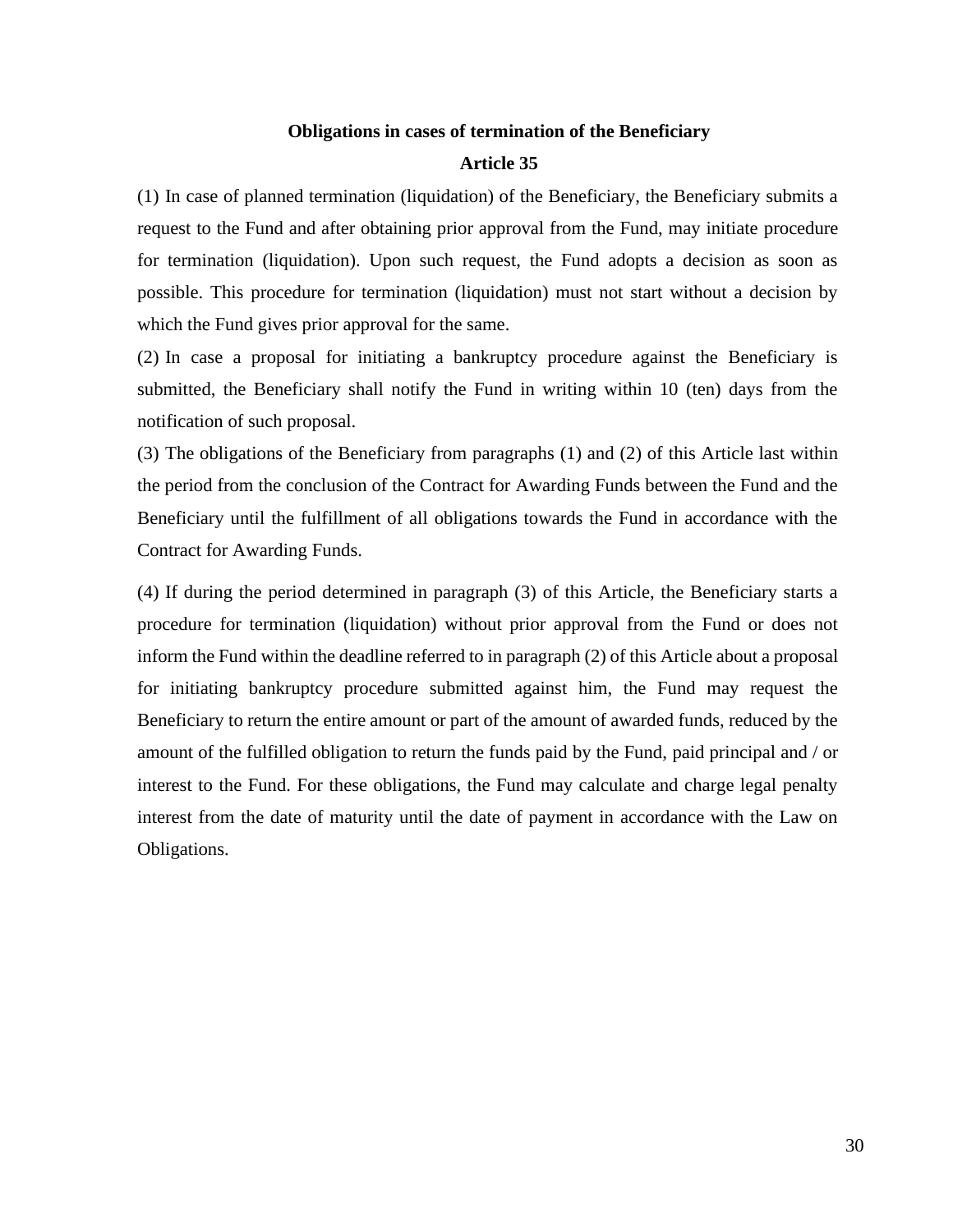# **VII. TERMINATION OF FINANCING AND TERMINATION OF THE CONTRACT FOR AWARDING FUNDS**

# **Conditions for suspension/discontinuation of financing and/or termination of the Contract for Awarding Funds**

# **Article 36**

(1) The Fund has the right to suspend/discontinue the Contract for Awarding Funds and/or financing, as well as to terminate the Contract for Awarding Funds, completely or partially, in the event of embezzlement and/or breach of obligations under the Contract for Awarding Funds and / or the provisions of this Rulebook, and in particular in the following cases:

1. If the Beneficiary fails to use the approved financial funds for their intended purpose, including the reallocation of funds in a larger percent than the determined percentage of funds from the total project budget, in accordance with Article 26 paragraph (3) of this Rulebook, without prior approval from the Fund;

2. If the Beneficiary with an intention to perpetrate fraud provides inaccurate data during the procedure for awarding funds and during the duration of the Contract for Awarding Funds that has a material impact on the project;

3. If the Beneficiary fails to introduce appropriate policies and procedures that will enable the Fund to supervise and evaluate the progress of the project;

4. If the Beneficiary, upon a request by the Fund, do not allow audit by an independent auditor and / or Audit Expert appointed by the Fund;

5. If the Beneficiary fails to provide the Fund and/ or persons designated by the Fund, to inspect the implementation of the project, its activities, the achieved results and all relevant project documents, or the accounts and / or to provide the relevant documentation to the Fund upon its request;

6. If the Beneficiary fails to notify the Fund for any significant change that has material impact on the project;

7. On the basis of a request from a Beneficiary or the monitoring team, and due to an inevitable obstacle from a technical or market perspective, the future results of the project are suspect; 8. In case a proposal for initiating a bankruptcy procedure against the Beneficiary is submitted.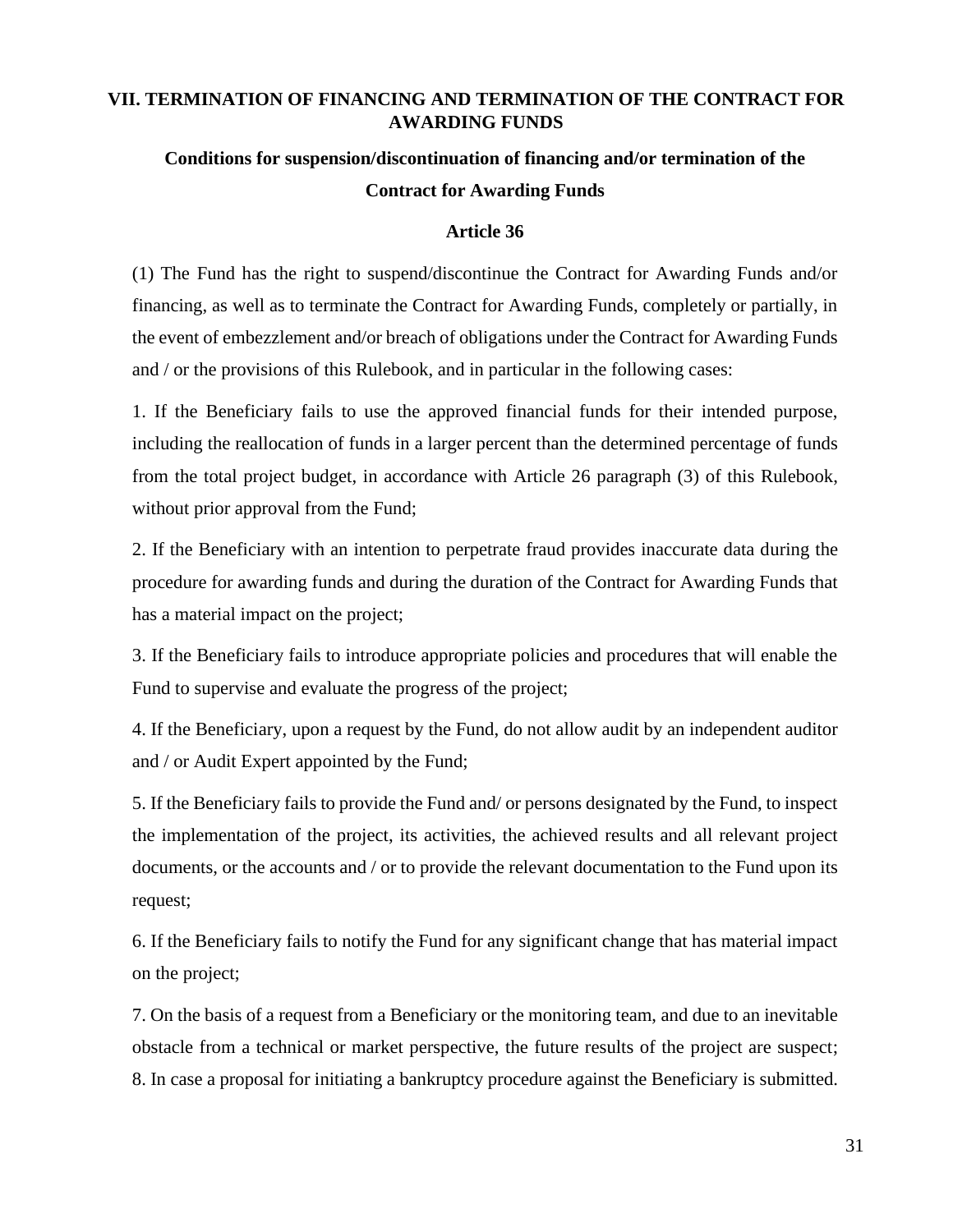#### **Decision on the temporary suspension of funding**

#### **Article 37**

(1) In the event any of the circumstances occurring from Article 36 of this Rulebook will arise, the Fund reserves the right to make a decision on a temporary suspension of financing, and / or request to return part or all of the funds paid to the Beneficiary until that moment.

(2) At the same time, the Fund shall, along with the decision for temporary suspension of funding, send a written notice to the Beneficiary informing the Beneficiary about the occurred breach of Contract for Awarding Fund with a request to the Beneficiary to remedy the violations within 14 (fourteen) days from the receipt of the notification.

(3) Upon request of the Beneficiary, the Fund may grant the Beneficiary additional thirty (30) days to remedy the violations. In certain cases, awaiting a decision by an appropriate authority regarding the Beneficiary's operations and which has an effect on the temporary suspension of funding, the deadline for removing those violations may be extended until the decision of that authority is final.

(4) In case the Beneficiary remedies the identified violations within the deadlines specified in paragraphs (2) and (3) of this Article, the Fund shall take a decision to withdraw the temporary suspension of financing.

(5) In case the Beneficiary does not remedy the identified violations within the deadlines specified in paragraph (2) and (3) of this Article, the Director shall inform the Committee, which will decide whether to terminate the Contract. In any case, when deciding whether to terminate the Contract, the Committee is allowed to take into consideration the level of utilization of the project (the advancement of the project and implementation of the same).

# **Decision on Termination of the Contract for Awarding Funds Article 38**

(1) In the event of occurrence of any of the circumstances referred to in Article 36 of this Rulebook, the Fund reserves the right to terminate the contract and / or request to return part or all of the funds paid to the Beneficiary until that moment.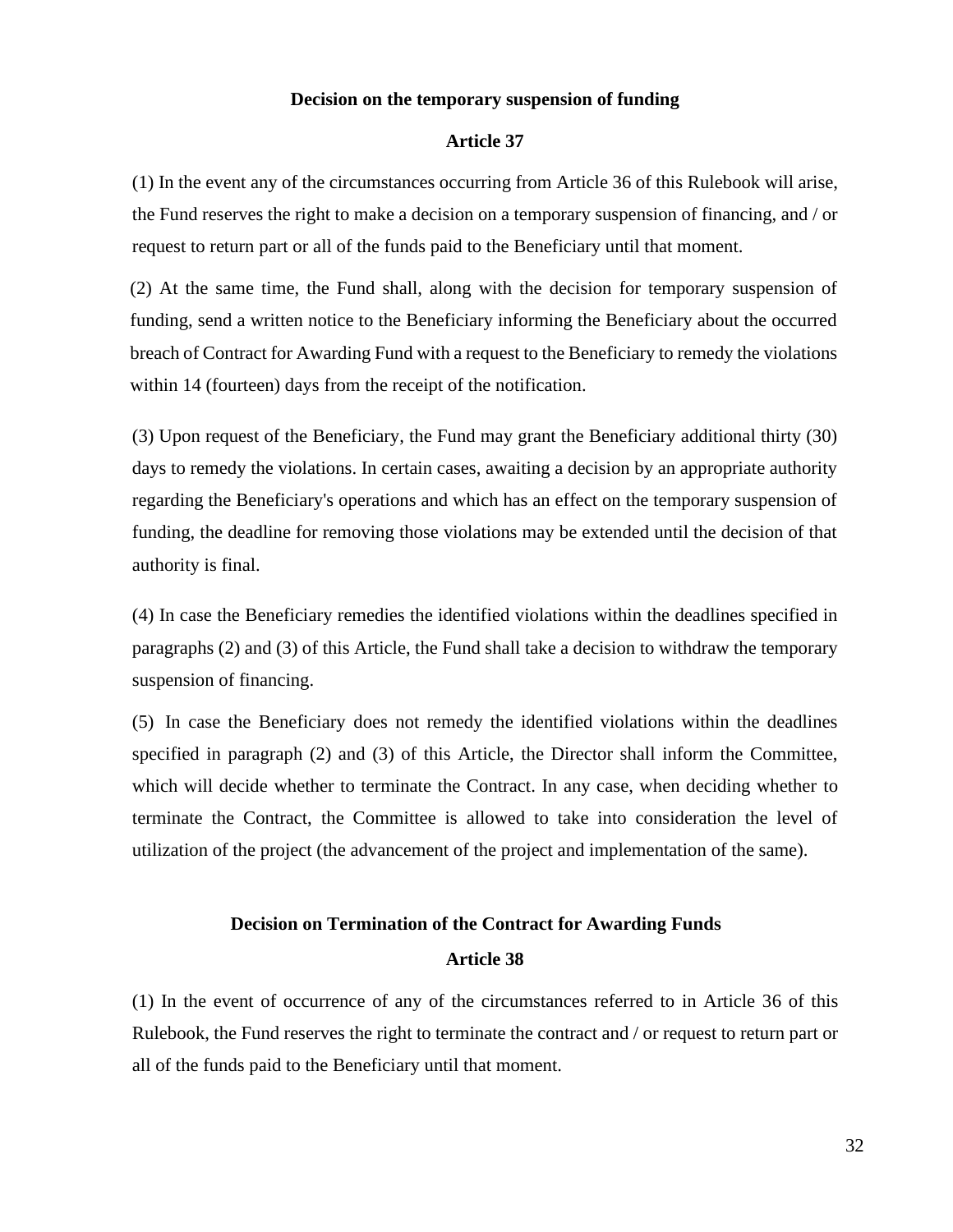(2) The decision for termination of the Contract for Awarding Funds and financing is taken by the Committee.

(3) In the event of termination of the Contract, the Beneficiary shall return to the Fund the entire amount transferred from the Fund to the Beneficiary, and particularly in cases related to the conditions referred to in Article 36, points 2, 4 and 5 of this Rulebook, the Fund reserves the right to request damage compensation.

(4) If the Contract for Awarding Funds is terminated for any reason under Article 36 of this Rulebook and the allocated funds are not spent, the Beneficiary shall return to the Fund the entire unspent amount of funds no later than 8 (eight) days from the day when the Fund requested it, otherwise the amount becomes due and the Beneficiary may have to pay a legal penalty interest for that amount in accordance with the Law on Obligations and as of the day of the delay until the final payment.

(5) In the event of the occurrence of the conditions referred to in Article 36, point 7 of this Rulebook, the Fund shall request the Beneficiary to submit documentation to the Fund and request termination of the project and financing. Consequently, the Committee will determine whether there is justification in the evidence of the existence of an inevitable hindrance that puts in question the future results of the project, and will make the appropriate decision. If the Committee decides that the conditions stated in Article 36 point 7 of this Rulebook are fulfilled, the Beneficiary will not be obliged to return the allocated funds.

(6) The Fund has the right to request penalty interest, damage compensation and to initiate an appropriate procedure for collecting claims from the Beneficiary in accordance with the conditions stipulated in the Contract for Awarding Funds and in this Rulebook, as soon as possible, if the Beneficiary fails to fulfill the conditions stated in paragraphs (3), (4) and (5) of this Article, in order to make full repayment of the funds already paid to the Beneficiary.

# **VIII. FINAL PROVISIONS**

# **Article 39**

For all matters not regulated by this Rulebook, the provisions of the laws and regulations of the Republic of North Macedonia shall apply.